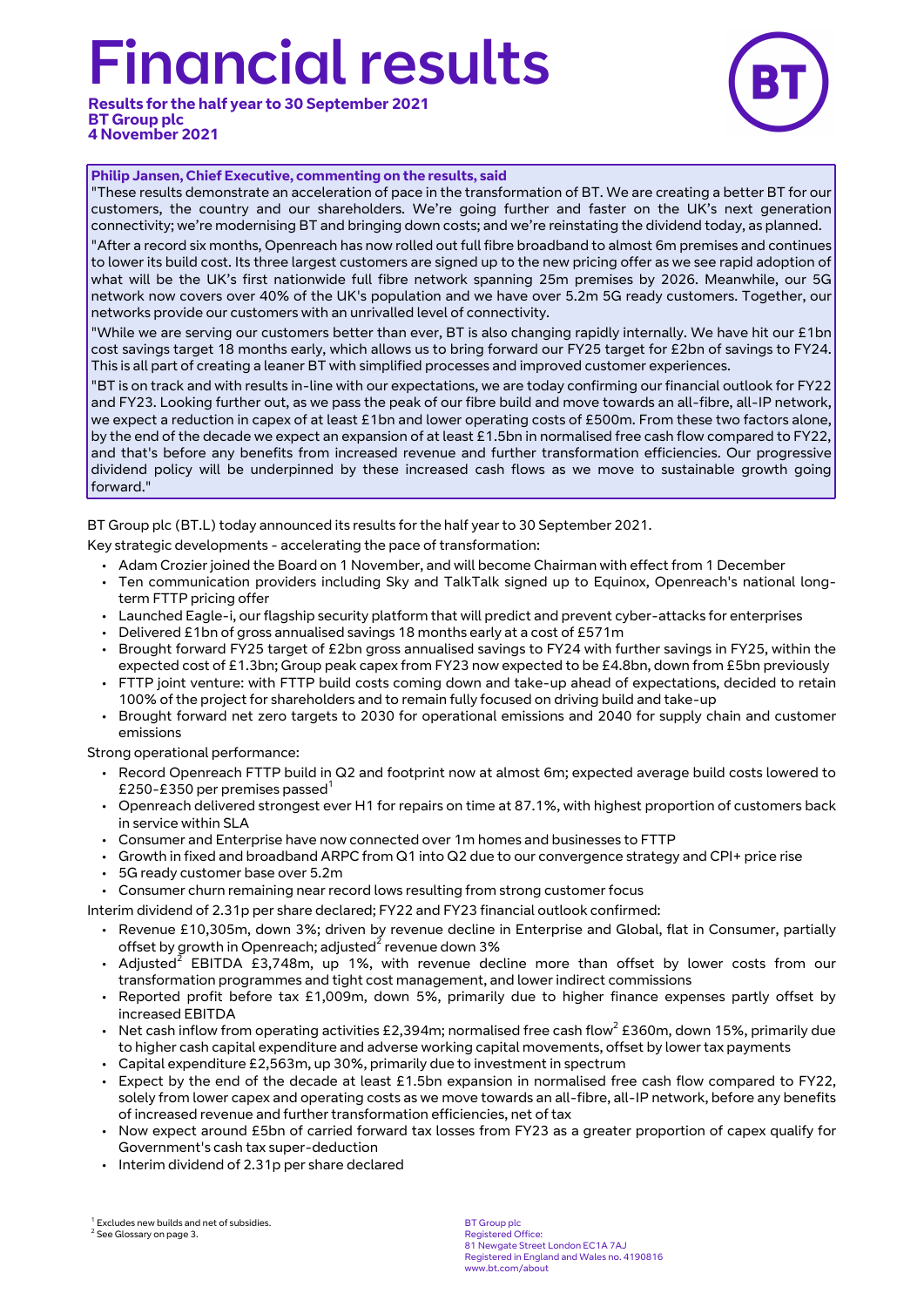| Half year to 30 September                      | 2021   | 2020   | <b>Change</b> |
|------------------------------------------------|--------|--------|---------------|
|                                                | £m     | £m     | %             |
| <b>Reported measures</b>                       |        |        |               |
| Revenue                                        | 10,305 | 10,590 | (3)           |
| Profit before tax                              | 1,009  | 1,062  | (5)           |
| Profit after tax                               | 431    | 856    | (50)          |
| Basic earnings per share                       | 4.4p   | 8.6p   | (49)          |
| Net cash inflow from operating activities      | 2,394  | 2,713  | (12)          |
| Half year dividend                             | 2.31p  | 0p     | N/A           |
| Capital expenditure <sup>1</sup>               | 2,563  | 1,969  | 30            |
|                                                |        |        |               |
| <b>Adjusted measures</b>                       |        |        |               |
| Adjusted <sup>2</sup> Revenue                  | 10,308 | 10,607 | (3)           |
| Adjusted <sup>2</sup> EBITDA                   | 3,748  | 3,721  |               |
| Adjusted <sup>2</sup> basic earnings per share | 10.2p  | 9.6p   | 6             |
| Normalised free cash flow <sup>2</sup>         | 360    | 422    | (15)          |
| Capital expenditure excluding spectrum         | 2,067  | 1,969  | 5             |
| Net debt $^2$                                  | 18,241 | 17,627 | £614m         |

# **Customer-facing unit results for the half year to 30 September 2021**

|                                   |          | Adjusted <sup>2</sup> revenue |        | Adjusted <sup>2</sup> EBITDA |       |        | <b>Normalised free cash</b><br>flow <sup>2</sup> |       |        |
|-----------------------------------|----------|-------------------------------|--------|------------------------------|-------|--------|--------------------------------------------------|-------|--------|
| Half year to 30                   | 2021     | 2020                          | Change | 2021                         | 2020  | Change | 2021                                             | 2020  | Change |
| <b>September</b>                  | £m       | £m                            | %      | £m                           | £m    | %      | £m                                               | £m    | %      |
| Consumer                          | 4,857    | 4,873                         |        | 1,077                        | 1,075 | —      | 525                                              | 315   | 67     |
| Enterprise                        | 2,572    | 2,710                         | (5)    | 852                          | 833   | 2      | 327                                              | 474   | (31)   |
| Global                            | 1,654    | 1,916                         | (14)   | 207                          | 289   | (28)   | (63)                                             | 57    | (211)  |
| Openreach                         | 2,707    | 2,585                         | 5      | 1,561                        | 1,453 | 7      | 8                                                | 20    | (60)   |
| Other                             | 14       | 12                            | 17     | 51                           | 71    | (28)   | (437)                                            | (444) | 2      |
| Intra-group items                 | (1, 496) | (1,489)                       | —      |                              |       |        |                                                  |       |        |
| Total                             | 10,308   | 10,607                        | (3)    | 3,748                        | 3,721 | 1      | 360                                              | 422   | (15)   |
| Second quarter to<br>30 September |          |                               |        |                              |       |        |                                                  |       |        |
| Consumer                          | 2,475    | 2,511                         | (1)    | 554                          | 574   | (3)    |                                                  |       |        |
| Enterprise                        | 1,285    | 1,358                         | (5)    | 423                          | 427   | (1)    |                                                  |       |        |
| Global                            | 869      | 926                           | (6)    | 105                          | 148   | (29)   |                                                  |       |        |
| Openreach                         | 1,360    | 1,299                         | 5      | 788                          | 724   | 9      |                                                  |       |        |
| Other                             | 6        | 8                             | (25)   | 12                           | 35    | (66)   |                                                  |       |        |
| Intra-group items                 | (757)    | (745)                         | (2)    |                              |       |        |                                                  |       |        |
| Total                             | 5,238    | 5,357                         | (2)    | 1,882                        | 1,908 | (1)    | 403                                              | 471   | (14)   |

 $^1$  Includes investment in spectrum of £496m.<br> $^2$  See Glossary on page 3.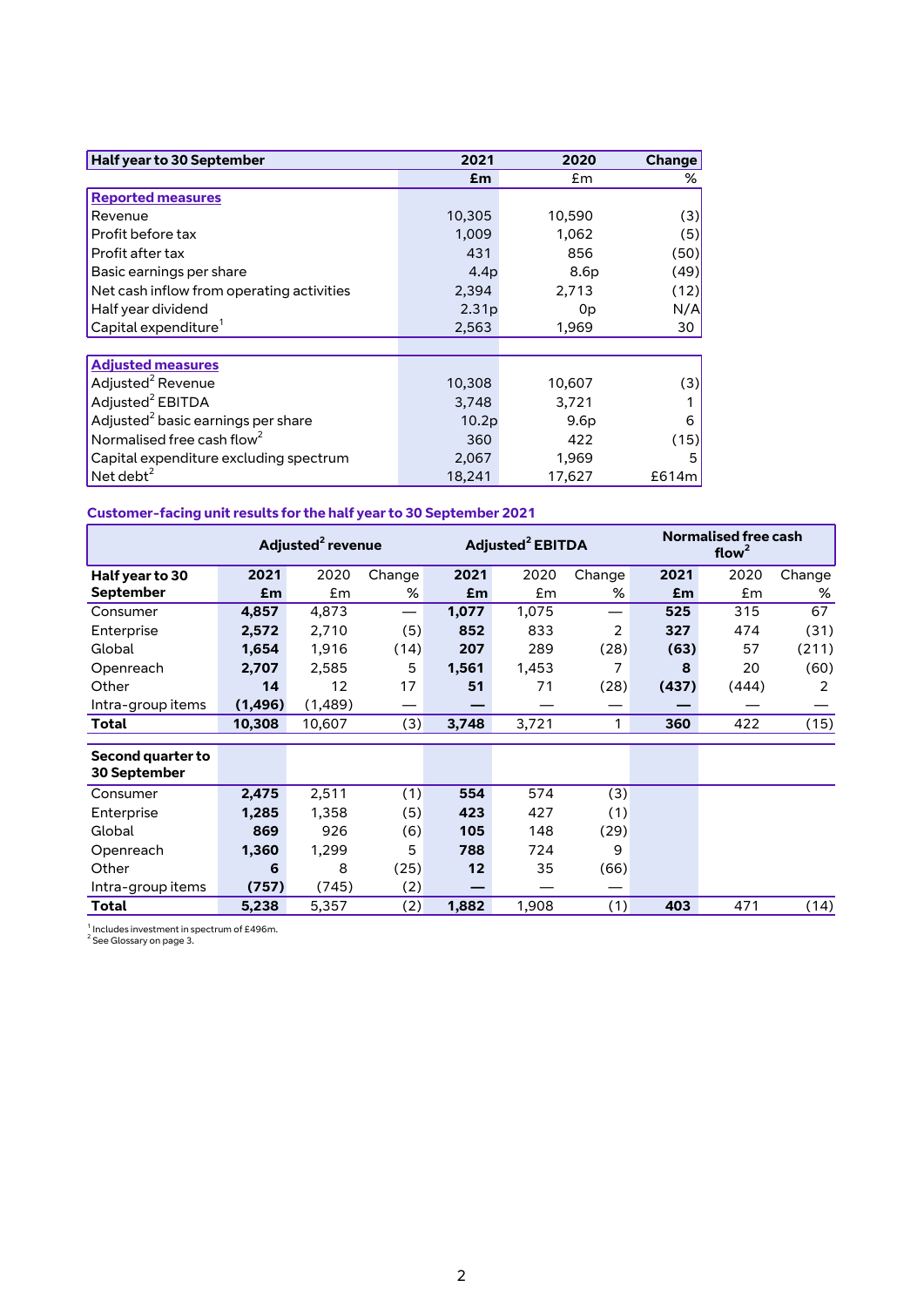## **Glossary of alternative performance measure**

| <b>Adjusted</b>                     | Before specific items. Adjusted results are consistent with the way that financial performance<br>is measured by management and assist in providing an additional analysis of the reported<br>trading results of the Group.                                                                                                                                                                                                                                                                                                                                             |
|-------------------------------------|-------------------------------------------------------------------------------------------------------------------------------------------------------------------------------------------------------------------------------------------------------------------------------------------------------------------------------------------------------------------------------------------------------------------------------------------------------------------------------------------------------------------------------------------------------------------------|
| <b>EBITDA</b>                       | Earnings before interest, tax, depreciation and amortisation.                                                                                                                                                                                                                                                                                                                                                                                                                                                                                                           |
| <b>Adjusted EBITDA</b>              | EBITDA before specific items, share of post tax profits/losses of associates and joint ventures<br>and net non-interest related finance expense.                                                                                                                                                                                                                                                                                                                                                                                                                        |
| <b>Free cash flow</b>               | Net cash inflow from operating activities after net capital expenditure.                                                                                                                                                                                                                                                                                                                                                                                                                                                                                                |
|                                     | Capital expenditure Additions to property, plant and equipment and intangible assets in the period.                                                                                                                                                                                                                                                                                                                                                                                                                                                                     |
| <b>Group NPS</b>                    | Group NPS tracks changes in our customers' perceptions of BT. This is a combined measure<br>of 'promoters' minus 'detractors' across our business units. Group NPS measures Net<br>Promoter Score in our retail business and Net Satisfaction in our wholesale business.                                                                                                                                                                                                                                                                                                |
| <b>Normalised free</b><br>cash flow | Free cash flow (net cash inflow from operating activities after net capital expenditure) after<br>net interest paid and payment of lease liabilities, before pension deficit payments (including<br>cash tax benefit), payments relating to spectrum, and specific items. For non-tax related<br>items the adjustments are made on a pre-tax basis. It excludes cash flows that are<br>determined at a corporate level independently of ongoing trading operations such as<br>dividends, share buybacks, acquisitions and disposals, and repayment and raising of debt. |
| Net debt                            | Loans and other borrowings and lease liabilities (both current and non-current), less current<br>asset investments and cash and cash equivalents, including items which have been classified<br>as held for sale on the balance sheet. Currency denominated balances within net debt are<br>translated into sterling at swapped rates where hedged. Fair value adjustments and accrued<br>interest applied to reflect the effective interest method are removed.                                                                                                        |
| <b>Specific items</b>               | Items that in management's judgement need to be disclosed separately by virtue of their<br>size, nature or incidence. In the current period these relate to retrospective regulatory<br>matters, restructuring charges, divestment-related items, Covid-19 related items, net<br>interest expense on pensions and tax charge on specific items.                                                                                                                                                                                                                         |

We assess the performance of the Group using a variety of alternative performance measures. Reconciliations from the most directly comparable IFRS measures are in Additional Information on pages 27 to 28.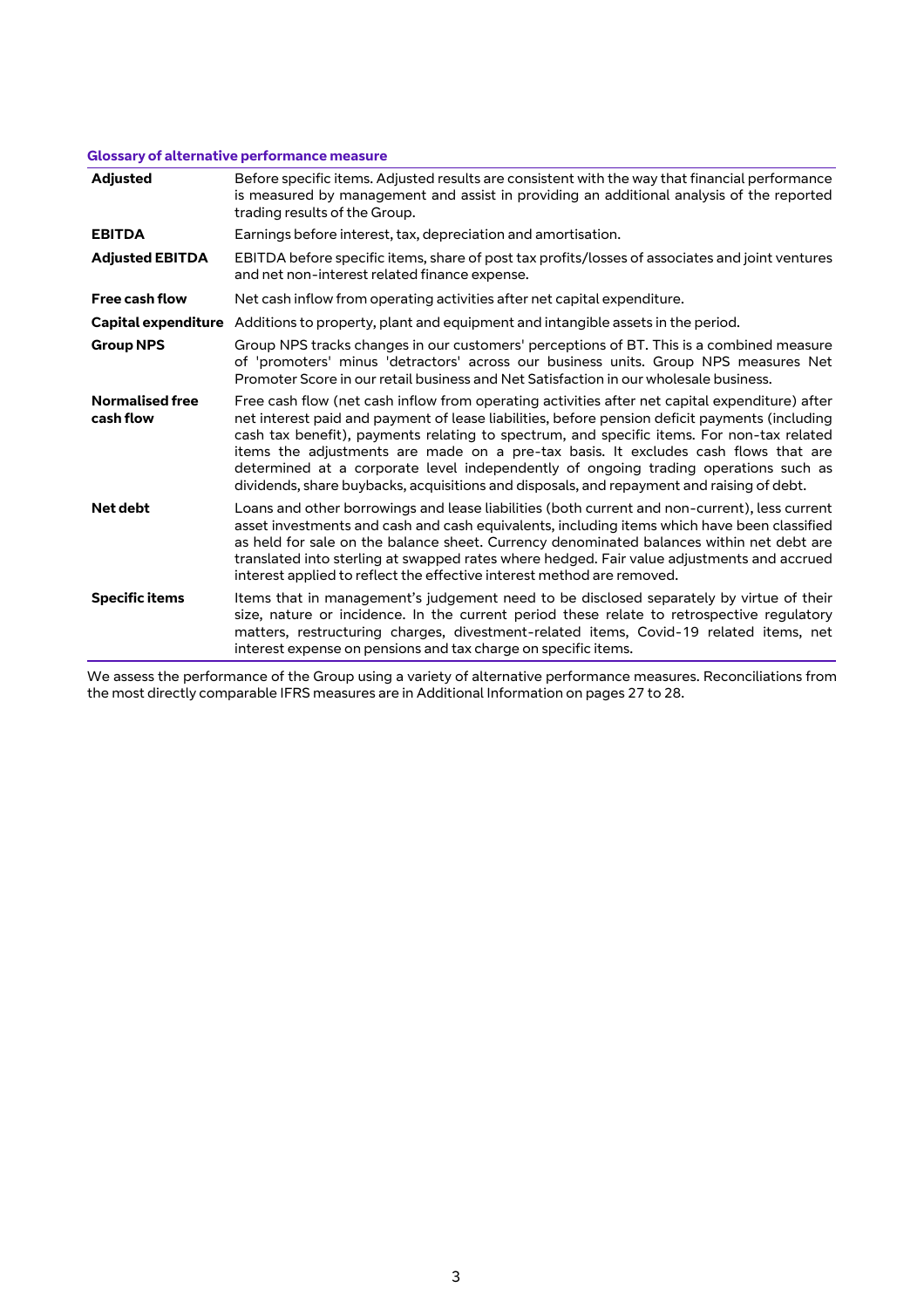# **BT Group plc Overview of the half year and second quarter to 30 September 2021**

#### **Five clear priorities to drive value**

We have a compelling opportunity for growth, operating in markets that are expected to grow, with increasing value ascribed to reliable, secure connectivity. We have the unique assets and ambition to win in these markets with a focus on five clear priorities:

- 1. Drive growth in Consumer through our converged propositions and services;
- 2. Capitalise on Enterprise and Global's unrivalled assets to restore growth;
- 3. Deliver Openreach growth and strong returns on FTTP;
- 4. Transform our cost base and improve productivity; and
- 5. Optimise our business portfolio and capital allocation.

Our significant progress to date, together with continued delivery against these five priorities, will deliver growth in value for all our stakeholders and underpin our reinstatement of our progressive dividend policy.

#### **Building the strongest foundations**

#### *The best converged network*

Our 'Fibre First' FTTP build programme rollout continued to accelerate, reaching record levels in the second quarter, building at an average run-rate of 47.3k premises passed per week. Openreach's FTTP network now reaches almost 6m premises. As a result of our improving build experience and continued innovation, we have lowered our expected average cost to build FTTP to 25m premises to £250 to £350 per premises passed. FTTP connections have nearly doubled year on year to 1.3m, and ten communication providers including Sky and TalkTalk have signed up to Openreach's Equinox long-term FTTP pricing offer.

As announced in May 2021, we have explored the creation of a joint venture to fund the roll-out of fibre to an additional 5m premises, but have decided not to proceed. We have conducted an extensive review and held discussions with prospective investors, however with FTTP build costs coming down and take-up ahead of expectations, we have decided to retain 100% of the project for shareholders and to remain fully focused on driving build and take-up.

In July, we outlined new mobile network ambitions. Our award-winning 4G network will expand to cover around 90% of the UK's geography by the mid-2020s. Our 5G network will also grow, covering more than half of the UK population by 2023, and with the ultimate goal of making connectivity solutions possible anywhere in the UK by 2028, through a combination of permanent or 'on demand' connectivity. Beneath this investment will sit a new converged core, launching next year, an important step to achieving full convergence across fibre, WiFi and mobile networks by the middle of this decade.

These foundations will support the UK's economic recovery and growth, providing the platform for innovative new experiences.

In November, we announced an agreement with OneWeb for Low Earth Orbit satellite network and connectivity services for consumers and businesses, with first customer trials expected in early 2022. These services form part of our vision to enable digital solutions anywhere in the UK by 2028.

#### *A simpler, more dynamic BT*

Our transformation is focused on simplifying our product portfolio, simplifying and automating our customer journeys, moving to a modern, modular IT architecture, and migrating customers from our legacy networks to our modern FTTP and 5G networks.

We achieved our three year target of £1bn of gross annualised savings 18 months early, with an associated cost of £571m, below the expected cost of £900m. We are therefore bringing forward our £2bn gross annualised savings target to FY24 from FY25, with further savings in FY25, within the expected cost of £1.3bn.

Our programme to create a simpler and more dynamic BT is improving customer propositions. We are simplifying our product portfolio. We have completed the retirement of all 25 legacy BT broadband propositions in Consumer, moving customers away from slower speed broadband and capped usage.

We are transforming our customer journeys. In Consumer, we have simplified the EE digital upgrade journey resulting in higher customer satisfaction and a 10% increase in the conversion rate. In Global, we reduced the time to deploy voice services for customers on cloud collaboration platforms by up to 90% through the launch of a new digital customer journey.

We are migrating our customers onto our strategic networks. In H1 FY22, c.1m BT customers were migrated off the legacy PSTN onto strategic fibre broadband, digital voice and converged product offerings.

#### *A culture where people can be their best*

Our Better Workplace programme will help to deliver working environments that are conducive to modern, agile ways of working, creating a digitally connected workforce with technology that enables easy collaboration, and allow us to attract and retain the best talent. We continue to make good progress, and in September, we opened our first new hub at Three Snowhill in Birmingham. In October, we opened our new London office at One Braham in Aldgate, with all colleagues scheduled to be moved in by early December. Our other strategic hubs are currently being built; our Bristol office is scheduled to open next year and our Manchester office by late 2023.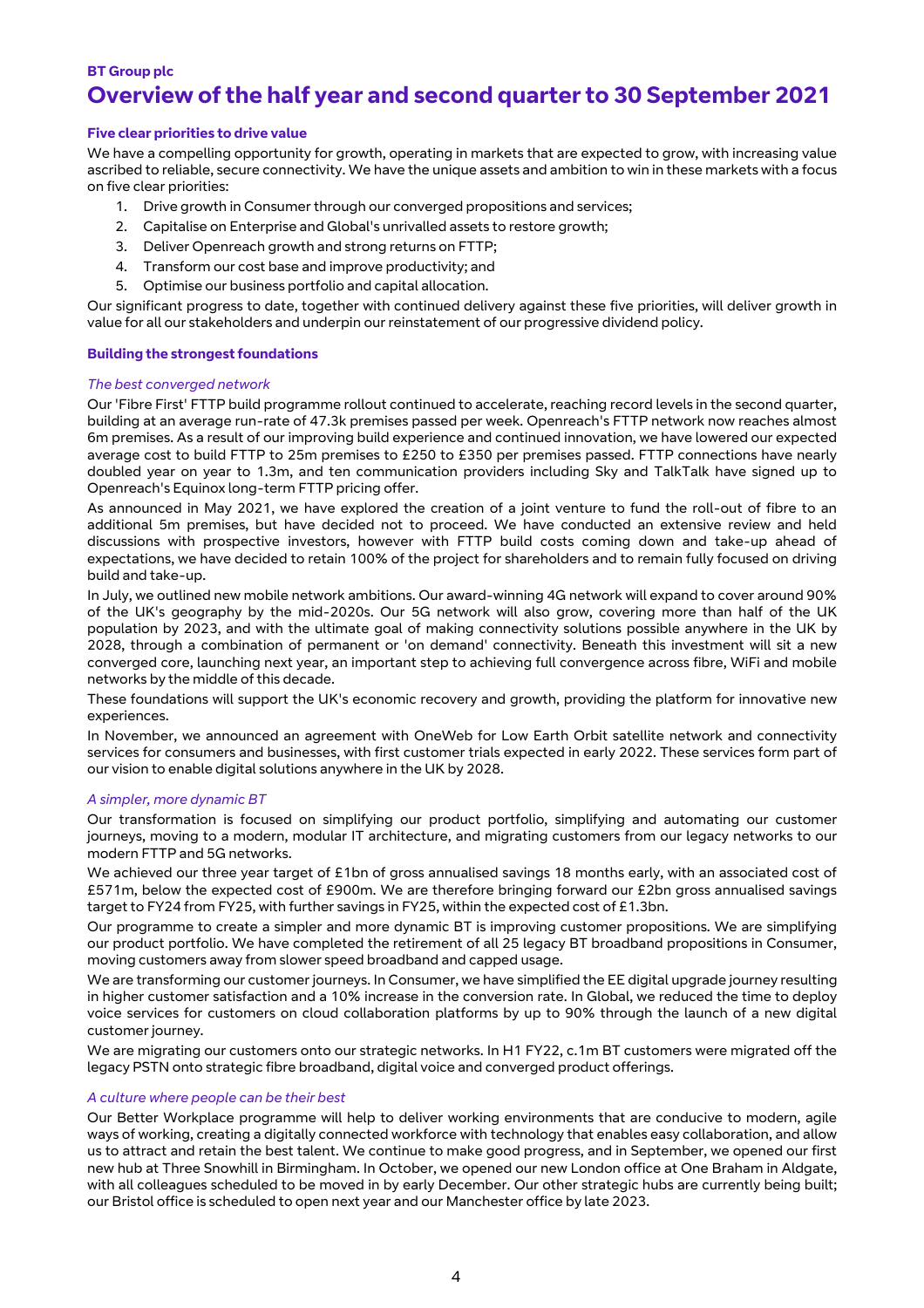#### **Creating standout customer experiences**

We have demonstrated our progress in creating standout customer experiences across all our business segments, with all-time high net promoter scores (NPS) achieved for the BT brand in Consumer and SME Enterprise as well as for our multinational customers in Global.

#### *Differentiated solutions and outcomes*

Consumer's 5G ready customer base now stands at over 5.2m, and its FTTP customer base grew by 85k in Q2 to 945k. Supporting our 'best network' strategy, 50% of BT broadband customers are now subscribed to our converged BT Halo product.

In response to the escalating number and sophistication of cyber threats facing our business customers, we have continued to evolve our world leading managed security services.

In October, we launched Eagle-i, our flagship security platform, which combines our industry-leading network insight with advances in AI and automation to predict, detect and neutralise threats before they inflict damage.

In line with this strategy of continually improving the security capabilities we offer customers, Enterprise launched its new Managed Security Service in September, which incorporates a range of services that help customers proactively monitor for cyber threats and block attacks.

In September, we announced a new capability, Cisco ThousandEyes Cloud and Internet Intelligence platform, which helps multi-national customers' IT teams monitor end-to-end application performance.

In September, we announced our strategic partnership launch of 'BT Operator Connect for Microsoft Teams' with Microsoft. This is a global managed voice service delivered directly through Teams, securely integrating telephony, engineered for quality of service offering the latest in digital collaboration.

#### *Outstanding experiences*

In the latest available Ofcom telecoms and pay-TV complaints data publication covering January to March 2021, EE generated the equal lowest proportional volume of complaints for landlines, broadband and mobile. The BT brand volume of complaints was lower than the industry average for landlines and broadband and equal to the industry average for mobile.

BT has been appraised at maturity Level 3 of ISACA's Capability Maturity Model Integration (CMMI) for its Enterprise Managed Services offering. This marks BT as the only organisation in the UK to successfully publish an appraisal at this level.

Openreach delivered a best ever H1 performance for on-time repair for copper and fibre services at 87.1% against 83.5% for the same period last year, despite seasonal weather challenges and the impact of Covid-19 on resourcing capacity. Total H1 network fault volumes were 4.0% lower year-on-year. For provision of new copper and fibre services, Openreach was able to offer customers a First Appointment Date within 12 working days 99.5% of the time, up from 96.5% in the prior year. Missed appointments, attributable to Openreach, occurred just 2.3% of the time, a reduction on last year's H1 position of 2.7%.

#### **Lead the way to a bright, sustainable future**

We brought forward our carbon emissions net zero target from 2045 to 2030 for our own operational emissions and 2040 for our supply chain and customer emissions. We have led on climate action for 30 years and have pledged to cut the emissions intensity of our business by 87% by the end of March 2031. Our targets are in line with the most ambitious aim of the COP21 Paris Agreement. To meet these new ambitious targets, we will work closely with our customers and suppliers, and will press ahead with plans to retire legacy networks such as the 3G mobile network by 2023 and the public switched telephone network (PSTN) by the end of 2025. Any residual emissions will be covered by high quality carbon offsets.

Also, we will transition the majority of our 33,000 strong commercial fleet to electric or zero carbon emissions vehicles by 2030.

#### **Regulation**

#### *Consumer switching*

In September, Ofcom published its decision on an enhanced switching process, which will make it easier for customers to move between fixed voice and broadband providers. We support Ofcom's new process which will come into force in April 2023.

#### *Broadband Universal Service Obligation (USO)*

In October 2020, Ofcom opened an investigation into our compliance with our obligations as a Universal Service Provider. Ofcom has now paused its investigation and consulted on changes to the scheme to meet its policy objectives. We have supported Ofcom's proposals and are awaiting its final decision.

#### *Openreach FTTP pricing offer*

In September, Ofcom confirmed that it will take no action on Openreach's Equinox long-term FTTP pricing offer, having concluded that it will not have a material adverse impact on competition.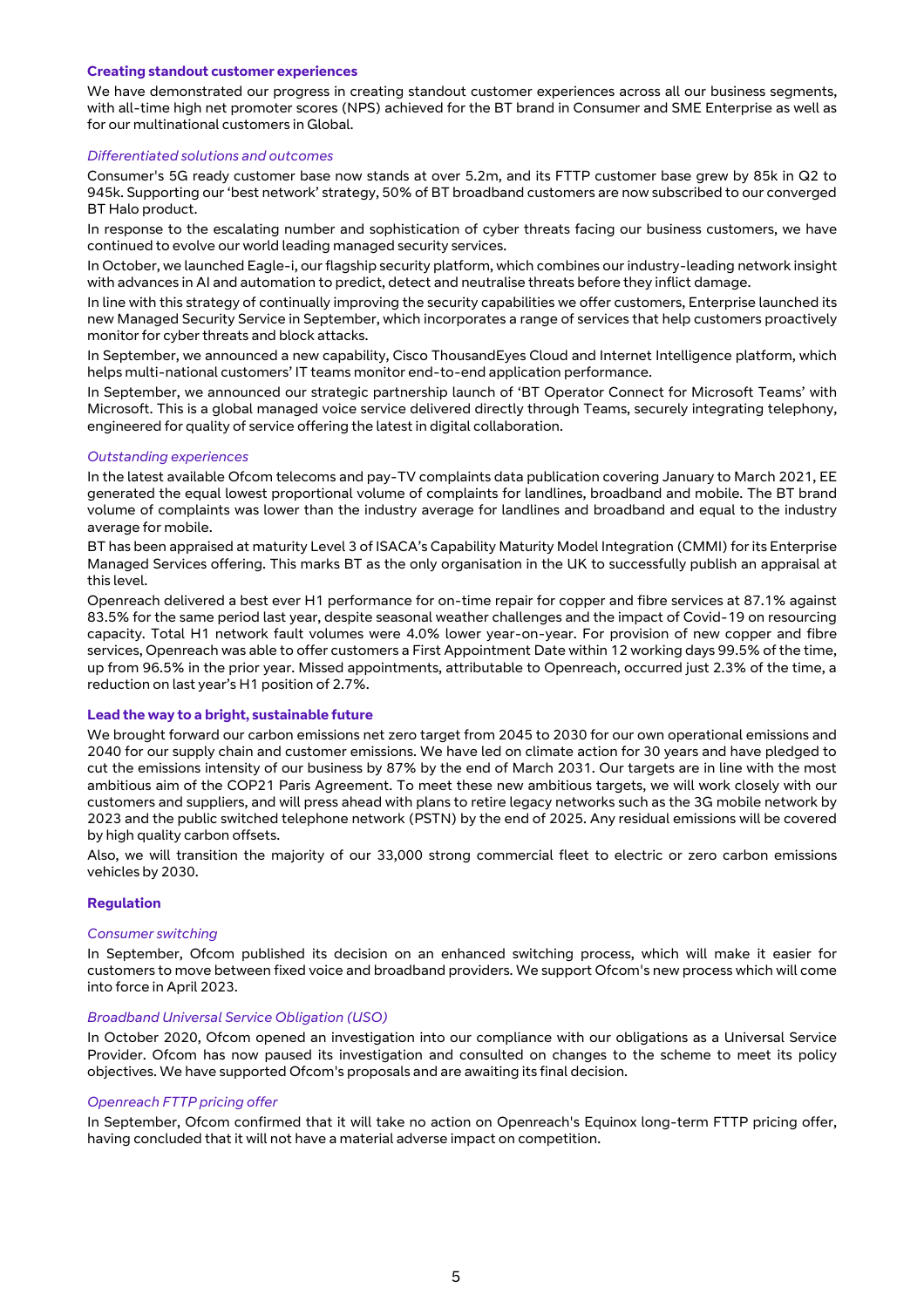#### **Financial outlook** Previous FY22 and FY23 outlook confirmed.

|                                         | <b>FY22 outlook</b> | <b>FY23 outlook</b> |
|-----------------------------------------|---------------------|---------------------|
| Change in adjusted <sup>1</sup> revenue | <b>Broadly flat</b> |                     |
| Adjusted <sup>1</sup> EBITDA            | £7.5bn-£7.7bn       | >£7.9bn             |
| Capital expenditure <sup>1</sup>        | $c$ .£4.9 $bn$      |                     |
| Normalised free cash flow <sup>1</sup>  | $£1.1bn-E1.3bn$     |                     |

#### <sup>1</sup> See Glossary on page 3.

I

Accelerated transformation has enabled us to achieve our three year target of £1bn of gross annualised savings 18 months early and therefore bring forward our £2bn gross annualised savings target to FY24 from FY25, with further savings in FY25, within the expected cost of £1.3bn. Our accelerated delivery of transformation efficiencies supports a reduction in Group capex, despite inflationary pressures and without impacting our ability to invest in next generation networks at unrivalled pace and scale. These efficiencies include lower expected average FTTP build costs of £250 to £350 per premises passed (down from our previous estimate of £300 to £400). As a result, we now expect Group peak capex of £4.8bn from FY23, down from £5bn previously.

Looking forward, after the peak of our FTTP rollout from December 2026, we expect a reduction in capex of at least £1bn resulting in a corresponding increase in normalised free cash flow. Beyond this, by the end of the decade, we expect a further c.£500m uplift to normalised free cash flow resulting from lower operating costs as we move towards an all-fibre, all-IP network. Based on these two factors alone, we therefore expect to deliver an expansion of at least £1.5bn in normalised free cash flow compared to FY22 by the end of the decade, before any benefits of increased revenue and further transformation efficiencies, net of tax.

#### **Dividend**

As communicated in May 2021, the Board expects to resume dividend payments in FY22 at 7.70 pence per share with 30% payable at the interim stage. In line with this, BT is declaring an interim dividend of 2.31 pence per share. The Board expects to continue with a progressive dividend for future years, and to declare two dividends per year with the interim dividend being fixed at 30% of the prior year's full year dividend.

#### **Principal risks and uncertainties**

A summary of the Group's principal risks and uncertainties is provided in note 12.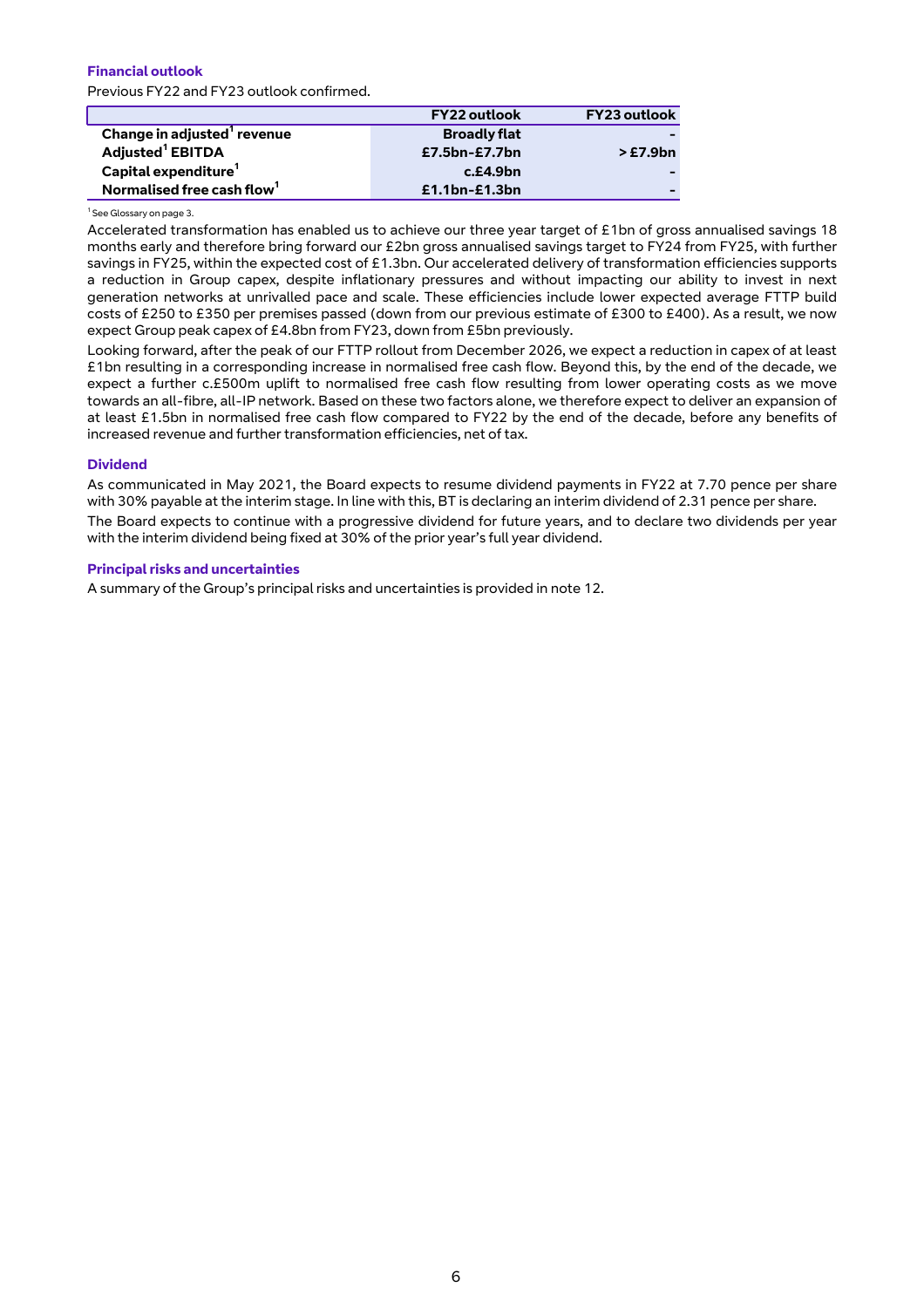# **Key operational metrics from our customer-facing units for the second quarter to 30 September 2021**

Key operational metrics used by our customer-facing units are as follows:

| Second quarter to 30 September                      | 2021   | 2020   |
|-----------------------------------------------------|--------|--------|
| <b>Consumer</b>                                     |        |        |
| Average revenue per customer (ARPC) (£ per month)   |        |        |
| - Fixed                                             | 35.4   | 36.1   |
| - Broadband                                         | 37.1   | 38.5   |
| - Postpaid mobile                                   | 17.7   | 19.6   |
| - Prepaid mobile                                    | 8.4    | 7.9    |
| Monthly churn                                       |        |        |
| - Fixed                                             | 1.0%   | 1.0%   |
| - Broadband                                         | 0.9%   | 1.1%   |
| - Postpaid mobile                                   | 1.0%   | 1.1%   |
| Best network ('000)                                 |        |        |
| - FTTP connections                                  | 945    | 598    |
| - 5G ready                                          | 5,279  | 1,233  |
| Convergence                                         |        |        |
| - Revenue generating units per address <sup>1</sup> | 2.42   | 2.42   |
| - Fixed & mobile convergence                        | 21.7 % | 21.4 % |
| <b>Enterprise</b>                                   |        |        |
| Number of products/customers ('000)                 |        |        |
| - Voice lines                                       | 1,459  | 1,669  |
| - VoIP seats                                        | 1,024  | 905    |
| - Retail broadband lines                            | 730    | 737    |
| - Wholesale broadband lines                         | 656    | 696    |
| - WAN circuits                                      | 83     | 85     |
| - Ethernet circuits                                 | 52     | 52     |
| - Mobile customers                                  | 3,900  | 3,807  |
| - MVNO customers                                    | 3,167  | 3,988  |
| Call minutes (millions)                             |        |        |
| - Retail                                            | 677    | 787    |
| - Wholesale                                         | 504    | 701    |
| Fibre enabled share of broadband base               |        |        |
| - Superfast                                         | 54.0 % | 50.3 % |
| - Ultrafast                                         | 2.4%   | 1.1%   |
| Rolling 12-month retail order intake (£m)           | 2,716  | 3,199  |
| Rolling 12-month wholesale order intake (£m)        | 923    | 1,125  |
| Global                                              |        |        |
| Rolling 12-month order intake (£m)                  | 3,650  | 4,057  |
| Openreach                                           |        |        |
| Network deployment ('000 premises passed)           |        |        |
| Superfast inc. ultrafast                            | 28,873 | 28,584 |
| - Ultrafast FTTP                                    | 5,780  | 3,500  |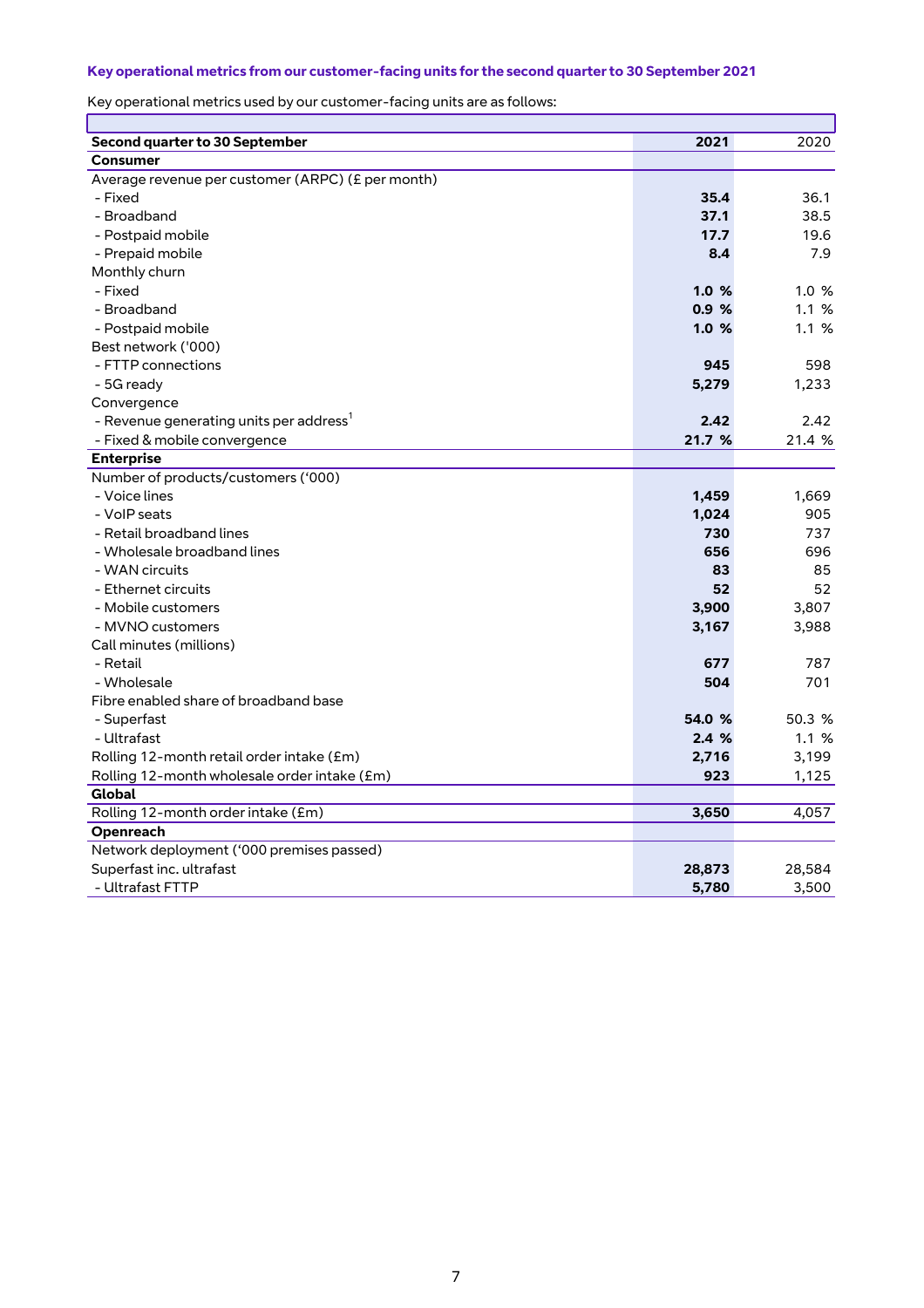# **BT Group plc Group results for the half year to 30 September 2021**

#### **Income statement**

Reported revenue was £10,305m, down 3%, primarily due to ongoing legacy product declines, the impact of prior year divestments and foreign exchange. This was partially offset by stronger recurring BT Sport revenue as a result of the easing of lockdown restrictions, and higher rental bases in fibre-enabled products and Ethernet. Revenue has grown in Openreach, was flat in Consumer, but declined in Enterprise and Global as a result of challenging market conditions.

Reported operating costs were £8,867m, down 3%, primarily due to lower indirect commissions, savings from our modernisation programme and tight cost control, partly offset by higher Openreach repairs and provision costs and higher programme rights costs as the prior year benefited from sports rights rebates due to Covid-19. Adjusted<sup>1</sup> EBITDA of £3,748m was up 1%, or £27m. Reported profit before tax of £1,009m was down 5%, primarily due to higher finance expenses.

#### **Specific items (Note 5 to the condensed consolidated financial statements)**

Specific items resulted in a net charge after tax of £583m (FY21: £94m). The components include regulatory charges of £3m (FY21: £18m), restructuring charges of £135m (FY21: £155m), divestment-related charges of £5m (FY21: credit of £66m), Covid-19 related credit of £2m (FY21: £nil), interest expense on pensions of £47m (FY21: £9m), and a tax charge on specific items of £395m (FY21: credit of £30m).

#### **Tax**

The effective tax rate on reported profit was 57.3% (FY21: 19.4%), which mainly reflects the remeasurement of our deferred tax balances following the enactment of the new UK corporation tax rate of 25% from April 2023. The corresponding adjustment comprises a one-off tax charge of £439m in the income statement and a non-recurring tax credit of £298m in the statement of comprehensive income.

The effective tax rate on adjusted $^{\rm 1}$  profit was 15.3%, based on our current estimate of the full year effective tax rate. This is lower than last year (FY21: 19.9%) as we expect a large proportion of our capital spend on fibre roll-out to be eligible for Government's super-deduction regime, which allows tax relief for qualifying capital expenditure. This rate is also lower than the previous quarter (Q1 FY22: 18.2%), primarily due to an increase in the proportion of our capital expenditure that we now expect to qualify for the super-deduction. These enhanced deductions are available for FY22 and FY23, driving a projected UK tax loss and no UK tax payments for these periods, with around £5bn of tax losses expected to be carried forward from FY23.

A net UK deferred tax charge has been recorded, reflecting the deferred tax liability arising on qualifying capital expenditure, offset in part by a deferred tax asset on the current period tax loss.

#### **Capital expenditure**

Capital expenditure was £2,563m (FY21: £1,969m), with the increase primarily due to investment in spectrum of £496m, and increased FTTP and mobile network investment.

#### **Net cash inflow from operating activities and normalised free cash flow**

Net cash inflow from operating activities was £2,394m, down 12%, mainly driven by cash generated from operations as a result of working capital movements. Normalised free cash flow<sup>1</sup> was £360m, down 15% primarily due to primarily due to higher cash capital expenditure and higher working capital outflows, offset by lower tax payments. A reconciliation to our free cash flow is shown in Additional Information on page 28.

The net cash cost of specific items adjusted from normalised free cash flow was £359m (FY21: £221m), primarily relating to restructuring payments of £162m (FY21: £198m) and the Dixons Carphone settlement. In addition, net cash proceeds from divestments were £32m (FY21: £166m).

#### **Net debt and liquidity**

Net financial debt (which excludes lease liabilities) at 30 September 2021 was £12.3bn, £0.6bn higher than at 31 March 2021, with net capital expenditure (after spectrum refund), pension contributions, net interest payments, payments of lease liabilities and share purchases, more than offsetting net cash inflow from operating activities.

Net debt $^1$  (which includes lease liabilities) was £18.2bn at 30 September 2021, £0.4bn higher than at 31 March 2021. The difference to the movement in net financial debt reflects the lease payments.

At 30 September 2021 the Group held cash and current investment balances of £4.1bn. The current portion of loans and other borrowings is £1.4bn; we have no term debt maturities in FY22. Our £2.1bn revolving credit facility, which matures in March 2026, remains undrawn at 30 September 2021.

During the year, and following our recommitment to our credit rating target of BBB+ and minimum rating of BBB, all of the major agencies confirmed their ratings at BBB or equivalent.

#### **Pensions (Note 6 to the condensed consolidated financial statements)**

The gross IAS 19 deficit has increased from £5.1bn at 31 March 2021 to £5.3bn at 30 September 2021. This mainly reflects a 29bps fall in the real discount rate, partially offset by positive asset returns and deficit contributions over the period. Net of deferred tax, the deficit has increased from £4.2bn at 31 March 2021 to £4.3bn at 30 September 2021.

<sup>1</sup> See Glossary on page 3.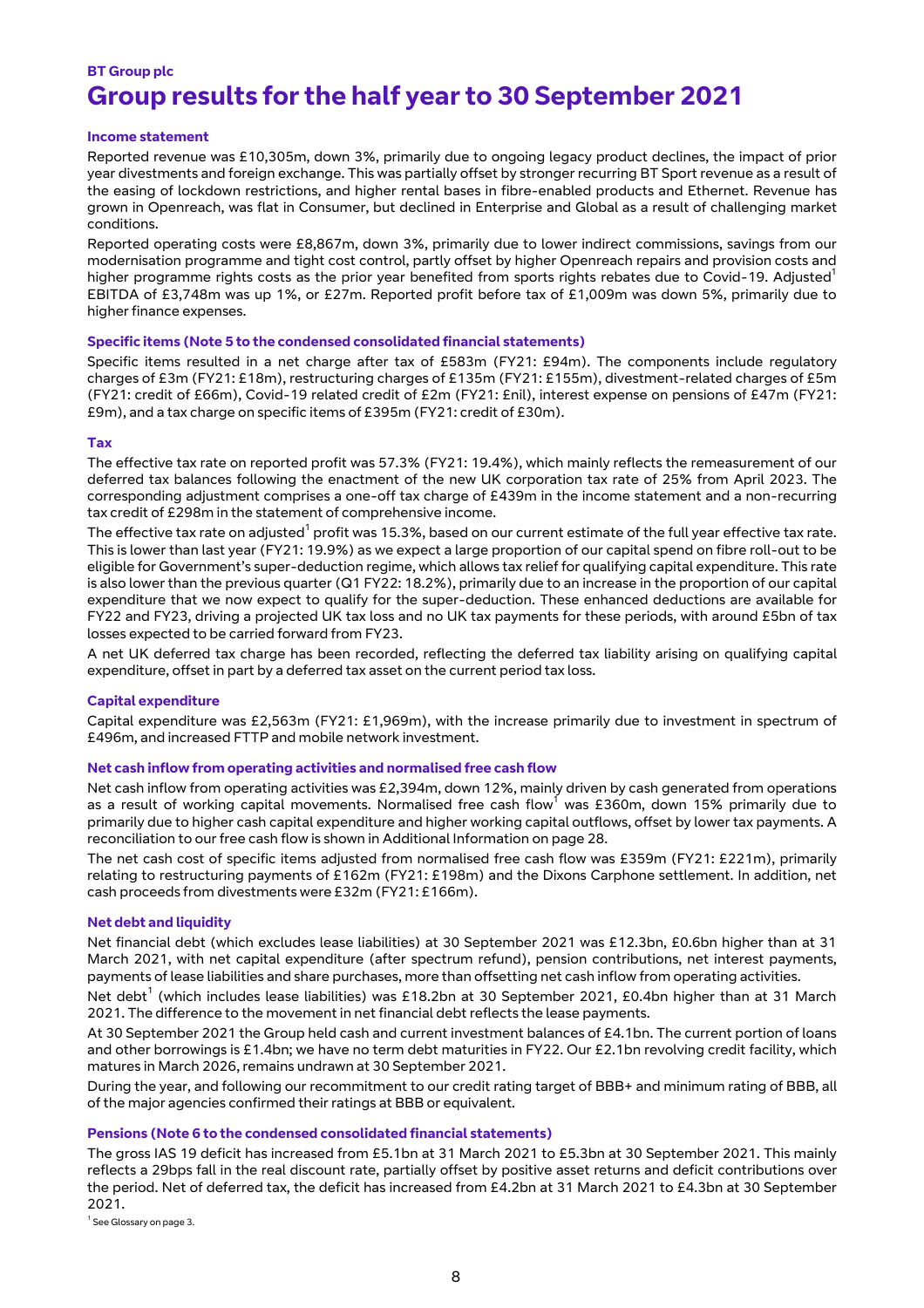# **Operating review**

*Measures discussed in the operating review are on an adjusted basis.*

#### **Consumer: On track with solid trading and strong EBITDA performance**

|                               | Second quarter to 30 September |       |        |     | <b>Half year to 30 September</b> |       |        |      |
|-------------------------------|--------------------------------|-------|--------|-----|----------------------------------|-------|--------|------|
|                               | 2021                           | 2020  | Change |     | 2021                             | 2020  | Change |      |
|                               | £m                             | £m    | £m     | %   | £m                               | £m    | £m     | %    |
| Revenue                       | 2,475                          | 2.511 | (36)   | (1) | 4,857                            | 4,873 | (16)   |      |
| Operating costs'              | 1,921                          | 1,937 | (16)   | (1) | 3,780                            | 3,798 | (18)   |      |
| EBITDA <sup>2</sup>           | 554                            | 574   | (20)   | (3) | 1,077                            | 1,075 | 2      |      |
| Depreciation & amortisation   |                                |       |        |     | 701                              | 635   | 66     | 10   |
| Operating profit <sup>1</sup> |                                |       |        |     | 376                              | 440   | (64)   | (15) |
|                               |                                |       |        |     |                                  |       |        |      |
| Capital expenditure           |                                |       |        |     | 518                              | 505   | 13     | 3    |
| Normalised free cash flow     |                                |       |        |     | 525                              | 315   | 210    | 67   |

Revenue was broadly flat for the half year helped by higher direct handset sales, although these were constrained by stock limitations with ongoing global supply chain issues. Additionally stronger year on year BT Sport revenue helped offset lower postpaid mobile revenue.

EBITDA last year benefited from one-off sports rights rebates (the majority of which were in Q2 FY21). In the current year lower indirect commissions and a strong underlying performance reflecting tight cost management more than offset the benefit of these prior year rebates.

Capital expenditure was up, due to higher mobile network and customer equipment investment. Normalised free cash flow was up due to working capital phasing and reduced sports rights payments in the current year.

Growth in fixed and broadband ARPC from Q1 into Q2 was a positive outcome resulting from our convergence strategy, aided by the CPI+ price rise.

Our FTTP base increased by 85k quarter on quarter to 945k and our 5G ready base now stands at over 5.2m helped by the new Apple and Samsung launches. Our strong customer focus has continued to result in churn nearing record lows.

In August, RootMetrics named EE's 5G network as delivering the best experience of any operator. This built upon EE's mobile network being confirmed as the UK's best for the eighth year running in July.

We are continuing discussions regarding the future of BT Sport.

<sup>1</sup> Adjusted (being before specific items). See glossary on page 3.<br><sup>2</sup> Adjusted (being before specific items, share of post tax profits/losses of associates and joint ventures and net non-interest related finance expense)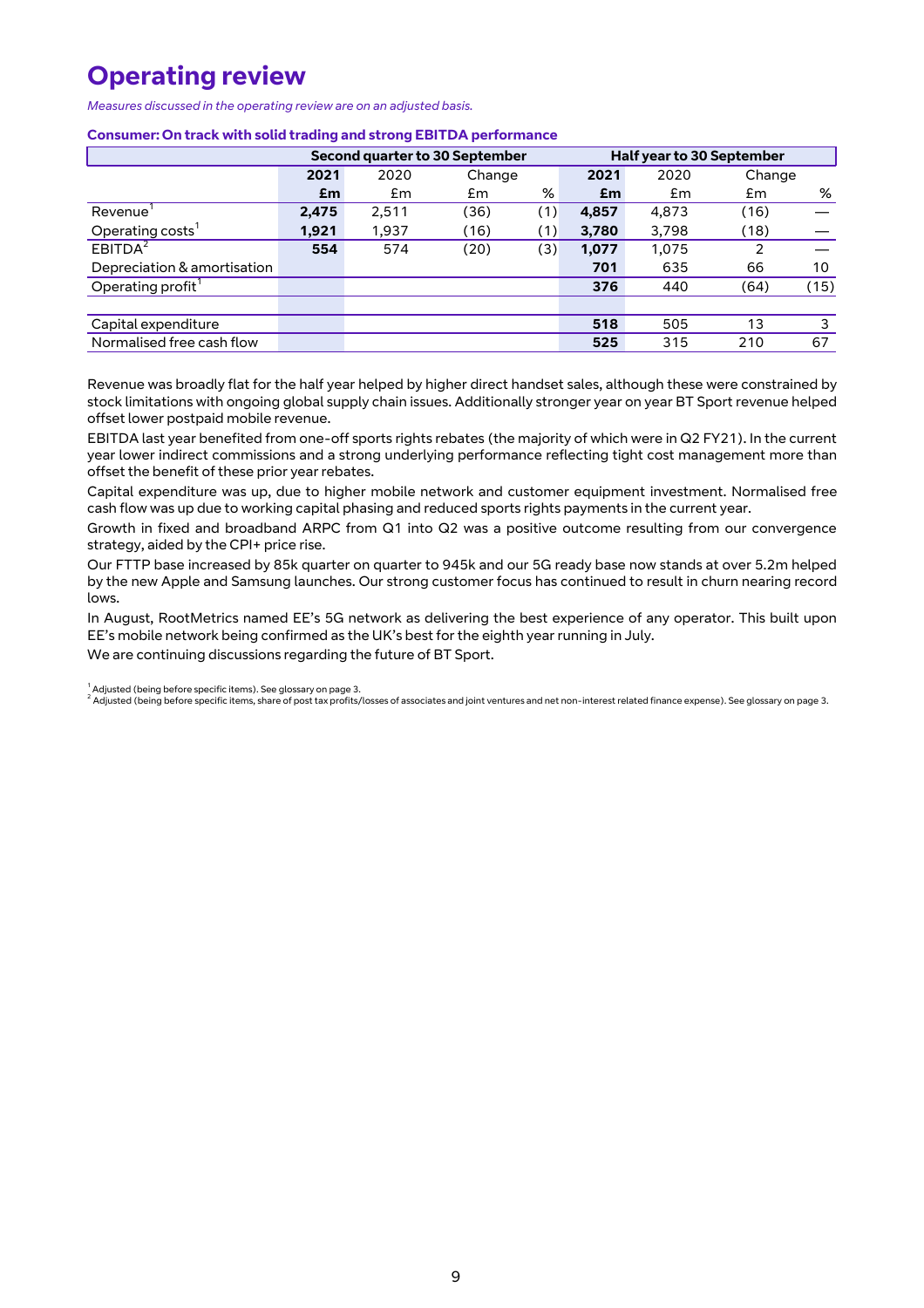#### **Enterprise: EBITDA growth driven by strong cost performance**

|                               | Second quarter to 30 September |       |        |     | <b>Half year to 30 September</b> |       |        |      |
|-------------------------------|--------------------------------|-------|--------|-----|----------------------------------|-------|--------|------|
|                               | 2021                           | 2020  | Change |     | 2021                             | 2020  | Change |      |
|                               | £m                             | £m    | £m     | %   | £m                               | £m    | £m     | %    |
| Revenue                       | 1,285                          | 1,358 | (73)   | (5) | 2,572                            | 2,710 | (138)  | (5)  |
| Operating costs'              | 862                            | 931   | (69)   | (7) | 1,720                            | 1,877 | (157)  | (8)  |
| EBITDA <sup>2</sup>           | 423                            | 427   | (4)    | (1) | 852                              | 833   | 19     | 2    |
| Depreciation & amortisation   |                                |       |        |     | 356                              | 367   | (11)   | (3)  |
| Operating profit <sup>1</sup> |                                |       |        |     | 496                              | 466   | 30     | 6    |
|                               |                                |       |        |     |                                  |       |        |      |
| Capital expenditure           |                                |       |        |     | 254                              | 229   | 25     | 11   |
| Normalised free cash flow     |                                |       |        |     | 327                              | 474   | (147)  | (31) |

Revenue declined in the half year due to continued declines in legacy products and the ending of some legacy contracts. Revenue has shown an improved trend compared to the 9% decline in the prior year.

Retail mobile revenue was up 2%, reflecting a 2% growth in our postpaid mobile base. Wholesale mobile revenue declined by 15% primarily due to the ongoing migration of an MVNO customer. Total fixed revenue was down 7% due to declines in legacy calls and lines, partially offset by growth in new products.

EBITDA increased in the half year, driven by lower costs including the benefit of our cost transformation programme, strong delivery performance in our Emergency Services Network and a £10m gain on fixed asset disposals in Wholesale in Q1, partly offset by the impact of legacy declines. EBITDA in Q2 was down year on year reflecting the decline in Wholesale mobile revenue.

Operating profit increased in the half year, in line with EBITDA performance.

Capital expenditure was up due to increased investment in product development as well as in our transformation programme. Normalised free cash flow has declined, reflecting adverse working capital and increased capital expenditure, partially offset by the increase in EBITDA.

Retail order intake in H1 was £1.3bn, up 11%, helped by a major contract win in the corporate sector. On a 12-month rolling basis, Retail order intake fell 15% to £2.7bn and Wholesale order intake fell 18% to £0.9bn. The declines in both retail and wholesale orders are largely due to major contract extensions in Q4 FY20.

The implementation of the new operating model is in its final phase with the creation of Division X in October, which will focus on the solution selling of 5G, Edge, Internet of Things, our healthcare vertical and targeted investments in high growth potential initiatives. We have continued our support for small businesses and launched the Digital Marketing Hub in October, which gives SMEs the platform to access digital advertising. We have also extended our mentoring partnership with Google. This builds on our ongoing focus on the SoHo and SME segment and is reflected in our BT SME relationship Net Promoter Score reaching an all time high.

 $^1$  Adjusted (being before specific items). See glossary on page 3.

<sup>2</sup>Adjusted (being before specific items, share of post tax profits/losses of associates and joint ventures and net non-interest related finance expense). See glossary on page 3.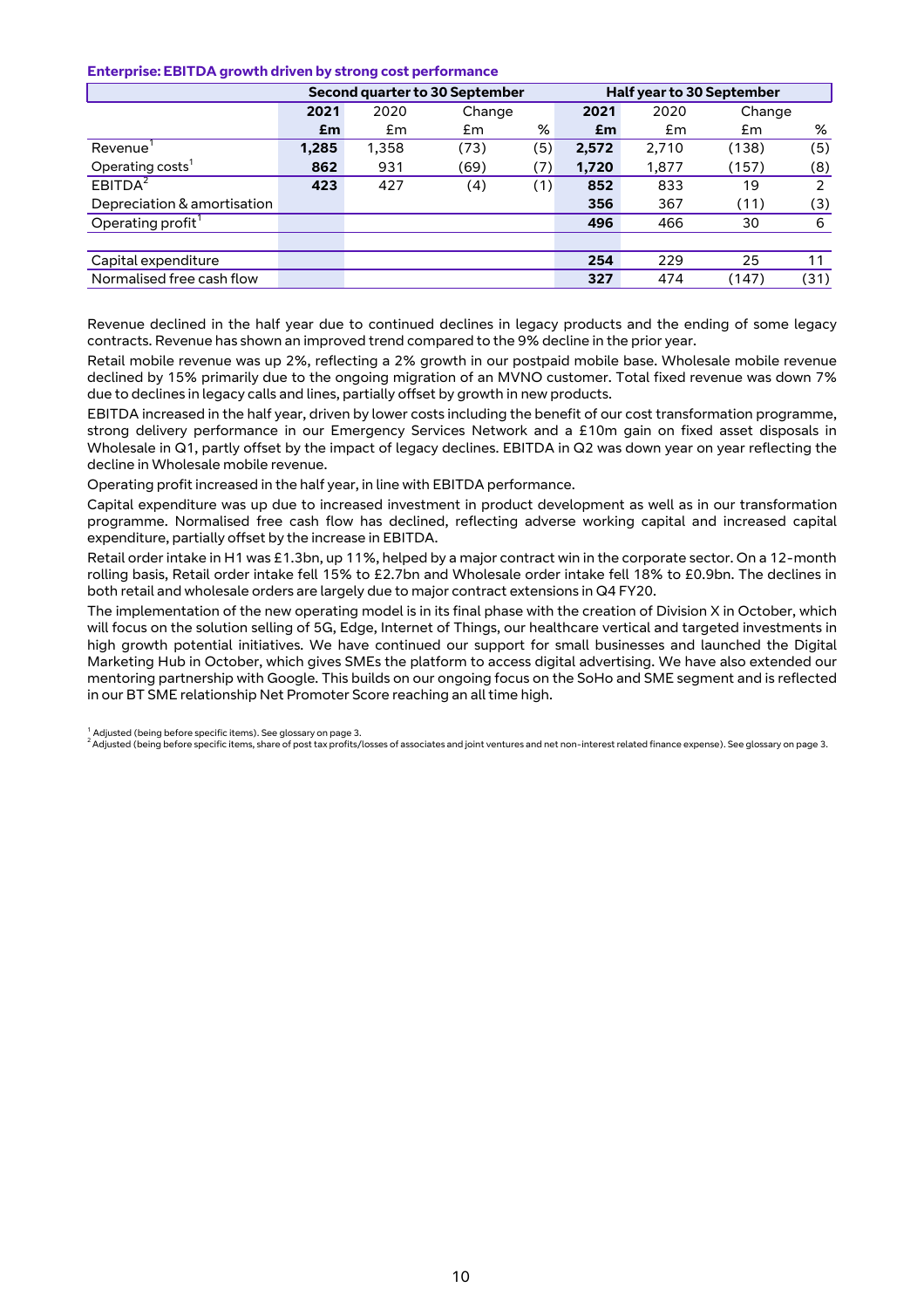#### **Global: Continued challenging market conditions, partly offset by strong cost transformation**

|                               | Second quarter to 30 September |      |        |      |       | <b>Half year to 30 September</b> |        |       |
|-------------------------------|--------------------------------|------|--------|------|-------|----------------------------------|--------|-------|
|                               | 2021                           | 2020 | Change |      | 2021  | 2020                             | Change |       |
|                               | £m                             | £m   | £m     | %    | £m    | £m                               | £m     | %     |
| Revenue <sup>'</sup>          | 869                            | 926  | (57)   | (6)  | 1,654 | 1,916                            | (262)  | (14)  |
| Operating costs'              | 764                            | 778  | (14)   | (2)  | 1,447 | 1,627                            | (180)  | (11)  |
| EBITDA <sup>2</sup>           | 105                            | 148  | (43)   | (29) | 207   | 289                              | (82)   | (28)  |
| Depreciation & amortisation   |                                |      |        |      | 185   | 195                              | (10)   | (5)   |
| Operating profit <sup>1</sup> |                                |      |        |      | 22    | 94                               | (72)   | (77)  |
|                               |                                |      |        |      |       |                                  |        |       |
| Capital expenditure           |                                |      |        |      | 86    | 81                               | 5      | 6     |
| Normalised free cash flow     |                                |      |        |      | (63)  | 57                               | (120)  | (211) |

Revenue decline was primarily due to the impact of prior year divestments, continued challenging market conditions resulting from Covid-19 and negative foreign exchange movements. Revenue excluding divestments and foreign exchange declined by 5% reflecting reduced customer business activity, resulting in delayed project-based spend and change control sales. The prior year also benefited from increased revenue, including high-margin conferencing minutes, as customers went into lockdown for the first time. Revenue for the quarter benefited from some relationship-driven lower margin equipment sales.

EBITDA decline reflected lower revenue and negative foreign exchange movements, partially offset by lower operating costs from ongoing transformation and rigorous cost control. EBITDA, excluding divestments, one-offs and foreign exchange was down by 21%.

Normalised free cash flow was down primarily reflecting lower EBITDA and higher working capital outflows.

Order intake for the quarter was £1.0bn, up 29%. During the quarter we signed a contract with ABB Information Systems for new communications infrastructure to connect operations in 60 countries. The new contract builds on the agreement signed in 2014. On a rolling 12-month basis order intake was £3.7bn, down 10%. This decline reflects a number of large renewals in the prior year, ongoing delays to purchasing processes and lower than expected levels of demand and non-contracted spend. However the proportion of order intake represented by our growth product portfolio has continued to increase versus the prior year. For the second consecutive quarter the growth product portfolio represented over half of the order intake.

During the quarter we launched a new managed voice service for global businesses based on Microsoft Operator Connect and delivered through its Teams collaboration platform. We also launched a new managed service, based on Cisco ThousandEyes technology.

In October we also launched Eagle-i, our new transformational cyber defence platform for enterprises.

<sup>1</sup> Adjusted (being before specific items). See glossary on page 3.<br><sup>2</sup> Adjusted (being before specific items, share of post tax profits/losses of associates and joint ventures and net non-interest related finance expense)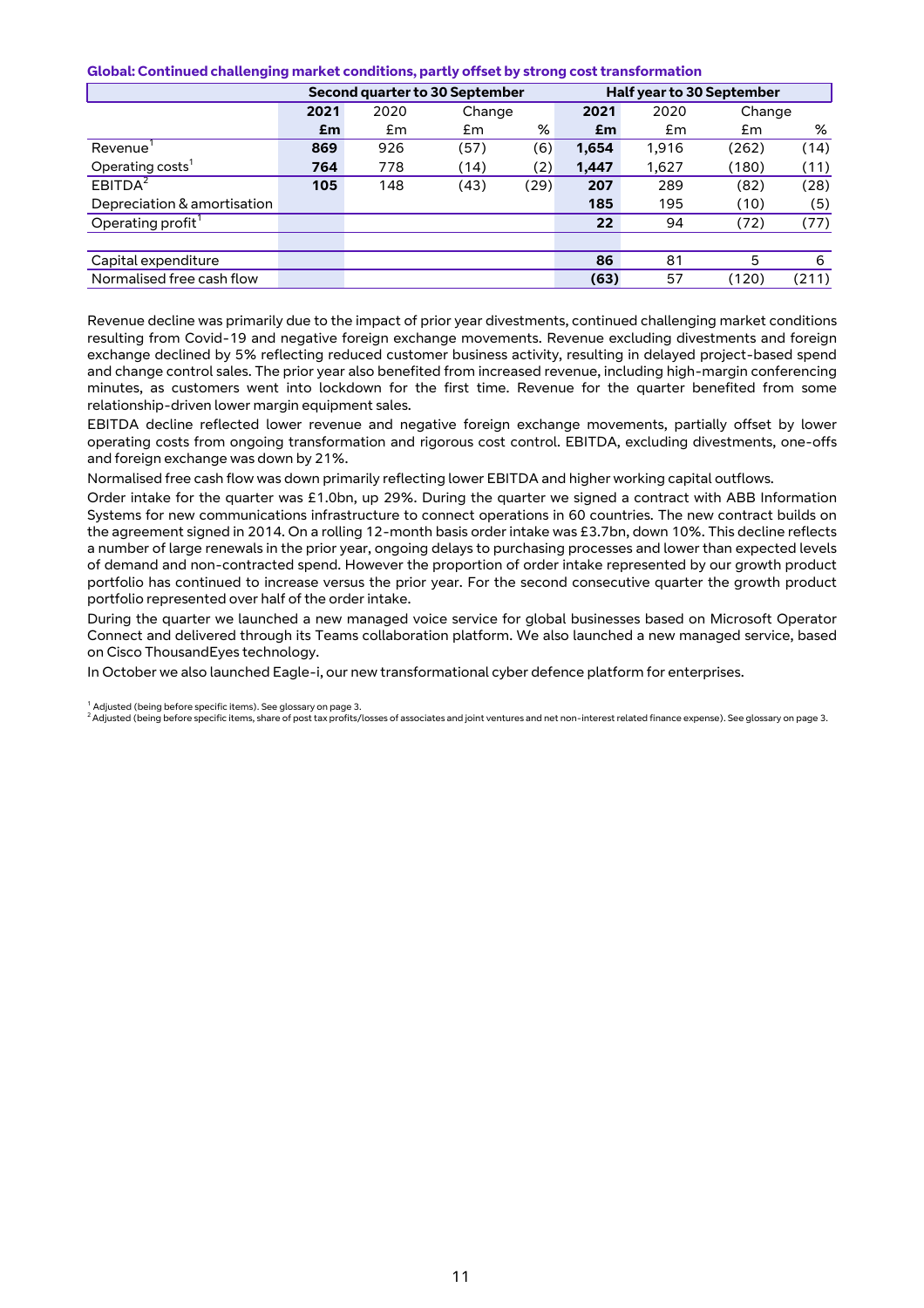#### **Openreach: FTTP build accelerating and strong service levels**

|                               | Second quarter to 30 September |       |        |     |       | <b>Half year to 30 September</b> |        |      |
|-------------------------------|--------------------------------|-------|--------|-----|-------|----------------------------------|--------|------|
|                               | 2021                           | 2020  | Change |     | 2021  | 2020                             | Change |      |
|                               | £m                             | £m    | £m     | %   | £m    | £m                               | £m     | %    |
| Revenue                       | 1,360                          | 1,299 | 61     | 5   | 2,707 | 2,585                            | 122    | 5    |
| Operating costs'              | 572                            | 575   | (3)    | (1) | 1,146 | 1,132                            | 14     |      |
| EBITDA <sup>2</sup>           | 788                            | 724   | 64     | 9   | 1,561 | 1,453                            | 108    |      |
| Depreciation & amortisation   |                                |       |        |     | 892   | 832                              | 60     |      |
| Operating profit <sup>1</sup> |                                |       |        |     | 669   | 621                              | 48     | 8    |
|                               |                                |       |        |     |       |                                  |        |      |
| Capital expenditure           |                                |       |        |     | 1,094 | 1,072                            | 22     |      |
| Normalised free cash flow     |                                |       |        |     | 8     | 20                               | (12)   | (60) |

Revenue growth for the half year was driven by higher rental bases in fibre-enabled products $^3$ , up 12%, and Ethernet, up 6%, and higher provisioning due to the Covid-19 impact of suppressed activity in the early part of the prior year. This was partially offset by declines in legacy copper products. Our FTTP base continues to grow; we now have c.1.3m end customers, a growth of 178k in the quarter. Over 50% of FTTP orders in Q2 were for ultrafast speeds, and 45% of all FTTP orders in Q2 were from communication providers external to the BT Group.

EBITDA growth was primarily driven by higher revenue and savings from our efficiency programmes, partially offset by higher recruitment, repair and provision costs. The net impact was EBITDA margin expansion to 58%, up from 56% in the prior year.

Depreciation and amortisation grew, driven by increased assets, including network and vehicles. We now have over 600 electric vehicles in our fleet.

Capital expenditure increased, driven by FTTP, with more customers connected and higher network build, partly offset by efficiency savings and lower non-FTTP spend. FTTP now accounts for over half of our capex.

We delivered record FTTP build in the quarter and our rollout has now reached a footprint of almost 6m.

Normalised free cash flow declined, driven by flow-through of EBITDA and capex, payment of one-off frontline bonus referenced in FY21 full year results, and timing of working capital.

 $^{\rm 1}$  Adjusted (being before specific items). See glossary on page 3.

<sup>2</sup> Adjusted (being before specific items, share of post tax profits/losses of associates and joint ventures and net non-interest related finance expense). See glossary on page 3.<br><sup>3</sup> FTTP, FTTC and Gfast (including Single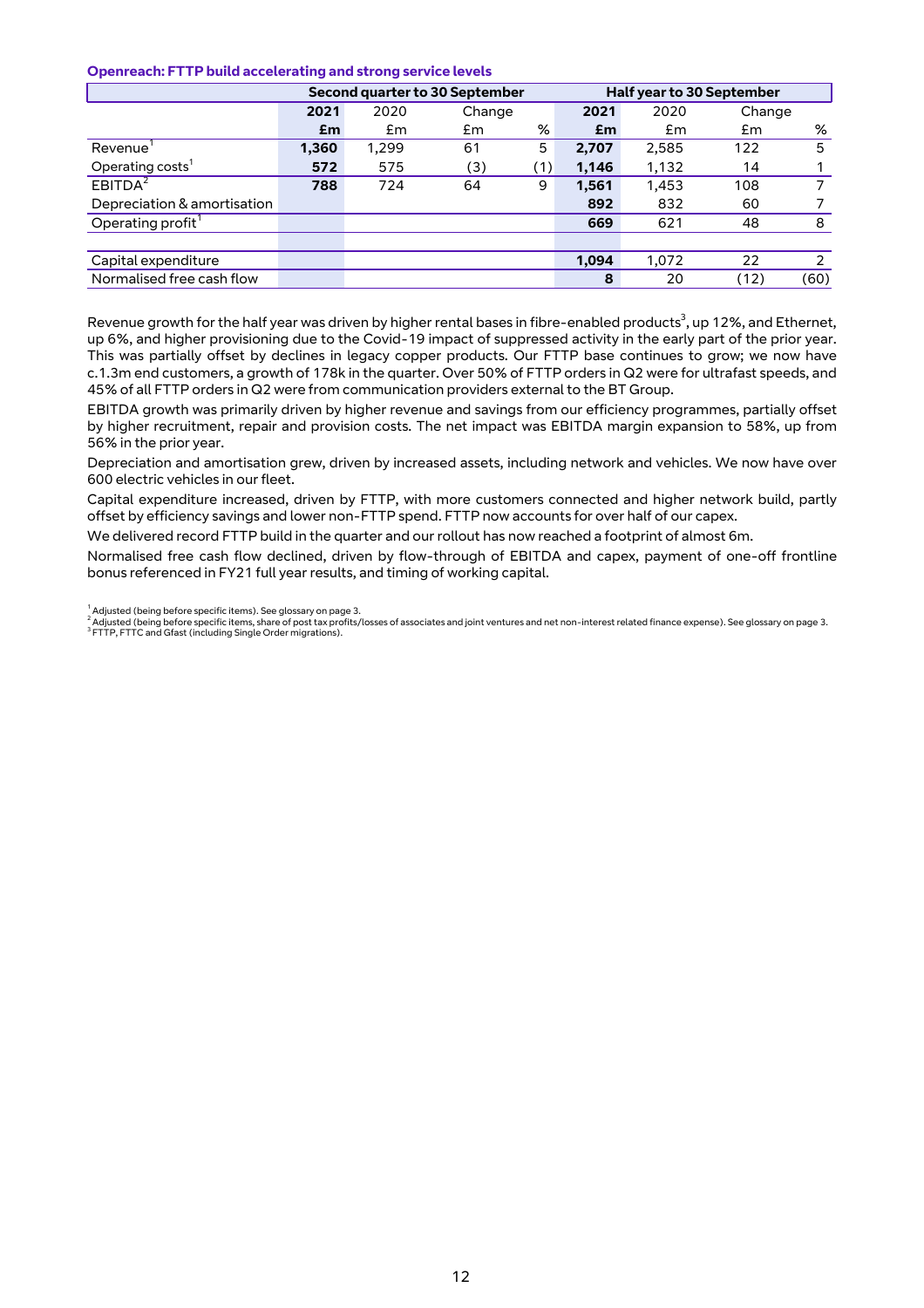# **Condensed consolidated financial statements**

# **Group income statement**

For the half year to 30 September 2021

|                                                                     | <b>Note</b> | <b>Before</b><br>specific<br>items<br>('Adjusted') | <b>Specific</b><br>items<br>(note 5) | Total<br>(Reported) |
|---------------------------------------------------------------------|-------------|----------------------------------------------------|--------------------------------------|---------------------|
|                                                                     |             | £m                                                 | £m                                   | £m                  |
| <b>Revenue</b>                                                      | 2,3         | 10,308                                             | (3)                                  | 10,305              |
| Operating costs                                                     | 4           | (8,729)                                            | (138)                                | (8,867)             |
| <b>Operating profit (loss)</b>                                      |             | 1,579                                              | (141)                                | 1,438               |
| Finance expense                                                     |             | (385)                                              | (47)                                 | (432)               |
| Finance income                                                      |             | 3                                                  |                                      | 3                   |
| Net finance expense                                                 |             | (382)                                              | (47)                                 | (429)               |
| Share of post tax profit (loss) of associates and joint<br>ventures |             |                                                    |                                      |                     |
| Profit (loss) before tax                                            |             | 1,197                                              | (188)                                | 1,009               |
| Taxation                                                            |             | (183)                                              | (395)                                | (578)               |
| <b>Profit (loss) for the period</b>                                 |             | 1,014                                              | (583)                                | 431                 |
| <b>Earnings per share</b>                                           |             |                                                    |                                      |                     |
| - basic                                                             |             | 10.2p                                              | (5.8)p                               | 4.4p                |
| - diluted                                                           |             | 10.0 <sub>p</sub>                                  | (5.8)p                               | 4.2p                |

# For the half year to 30 September 2020

| <b>Note</b> | <b>Before</b><br>specific<br>items<br>('Adjusted') | <b>Specific</b><br>items<br>(note 5) | Total<br>(Reported) |
|-------------|----------------------------------------------------|--------------------------------------|---------------------|
|             | £m                                                 | £m                                   | £m                  |
| 2,3         | 10,607                                             | (17)                                 | 10,590              |
| 4           | (9,038)                                            | (98)                                 | (9,136)             |
|             | 1,569                                              | (115)                                | 1,454               |
|             | (393)                                              | (9)                                  | (402)               |
|             | 9                                                  |                                      | 9                   |
|             | (384)                                              | (9)                                  | (393)               |
|             | 1                                                  |                                      |                     |
|             | 1,186                                              | (124)                                | 1,062               |
|             | (236)                                              | 30                                   | (206)               |
|             | 950                                                | (94)                                 | 856                 |
|             |                                                    |                                      |                     |
|             | 9.6p                                               | $(1.0)$ p                            | 8.6p                |
|             | 9.4p                                               | $(0.9)$ p                            | 8.5p                |
|             |                                                    |                                      |                     |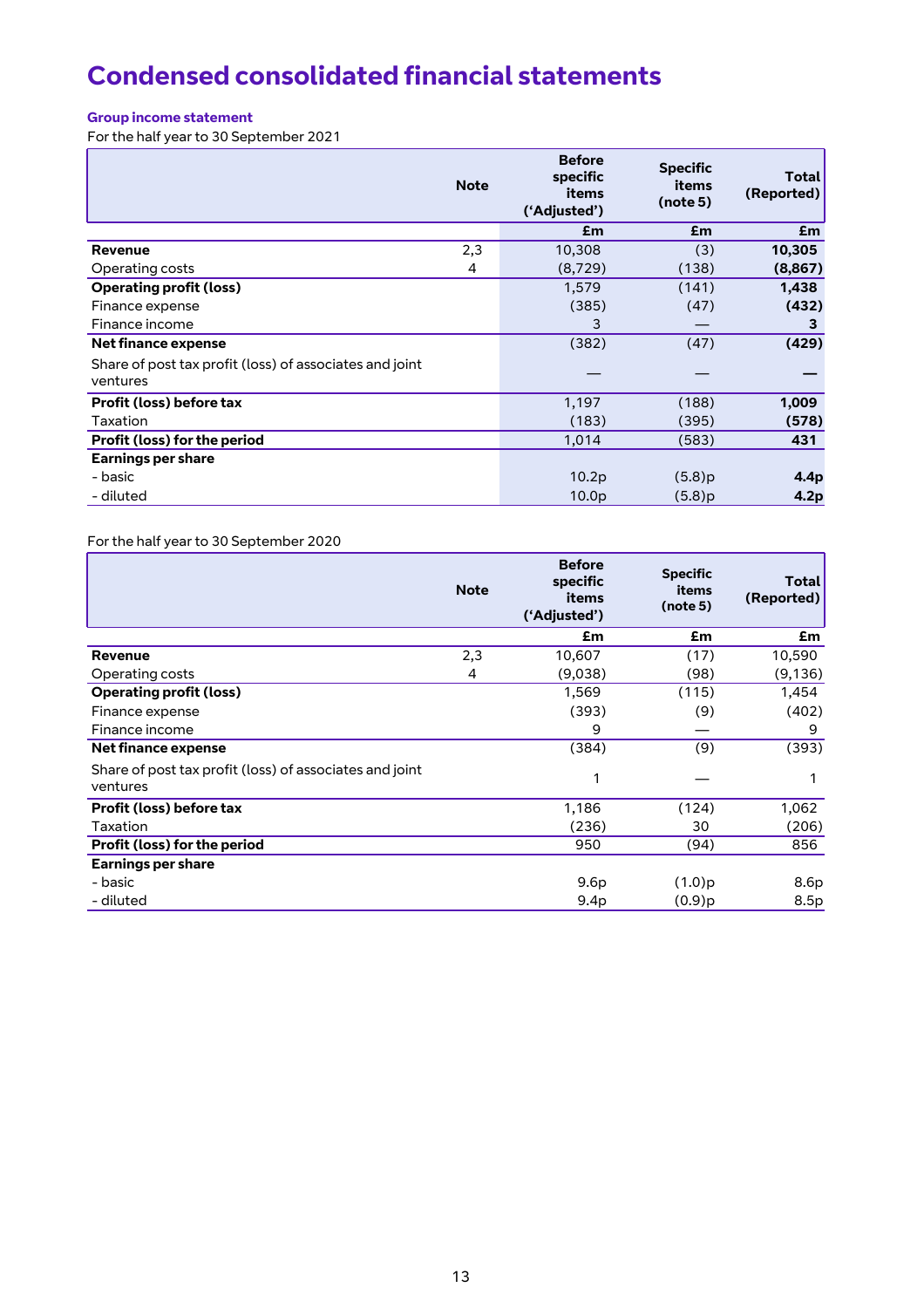|                                                                                          | <b>Half year to 30 September</b> |          |
|------------------------------------------------------------------------------------------|----------------------------------|----------|
|                                                                                          | 2021                             | 2020     |
|                                                                                          | £m                               | £m       |
| <b>Profit for the period</b>                                                             | 431                              | 856      |
| Other comprehensive income (loss)                                                        |                                  |          |
| Items that will not be reclassified to the income statement                              |                                  |          |
| Remeasurements of the net pension obligation                                             | (700)                            | (4,089)  |
| Tax on pension remeasurements                                                            | 475                              | 777      |
| Items that have been or may be reclassified subsequently to the income<br>statement      |                                  |          |
| Exchange differences on translation of foreign operations                                | 37                               | (9)      |
| Fair value movements on assets at fair value through other comprehensive income          |                                  |          |
| Movements in relation to cash flow hedges:                                               |                                  |          |
| net fair value losses                                                                    | (128)                            | (30)     |
| recognised in income and expense<br>-                                                    | 465                              | (247)    |
| Tax on components of other comprehensive income that have been or may be<br>reclassified | (78)                             | 55       |
| Other comprehensive income (loss) for the period, net of tax                             | 78                               | (3, 543) |
| Total comprehensive income (loss) for the period                                         | 509                              | (2,687)  |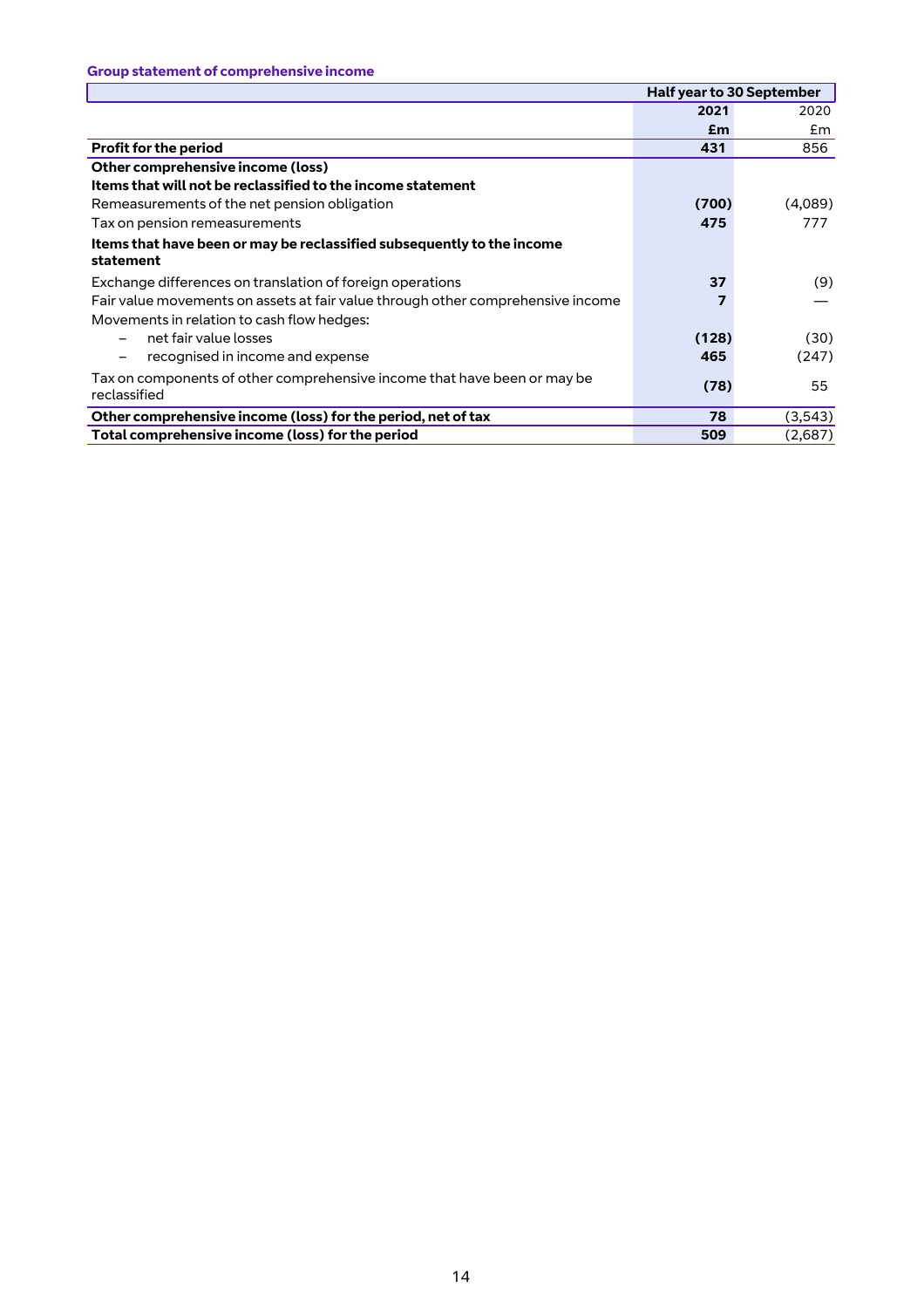# **Group balance sheet**

|                                              | 30 September 2021 | 31 March 2021 |
|----------------------------------------------|-------------------|---------------|
|                                              | £m                | £m            |
| <b>Non-current assets</b>                    |                   |               |
| Intangible assets                            | 13,865            | 13,357        |
| Property, plant and equipment                | 19,745            | 19,397        |
| Right-of-use assets                          | 4,661             | 4,863         |
| Derivative financial instruments             | 1,320             | 1,165         |
| Investments                                  | 39                | 31            |
| Associates and joint ventures                | 6                 | 17            |
| Trade and other receivables                  | 316               | 314           |
| Contract assets                              | 333               | 344           |
| Deferred tax assets                          | 1,516             | 989           |
|                                              | 41,801            | 40,477        |
| <b>Current assets</b>                        |                   |               |
| Programme rights                             | 686               | 328           |
| Inventories                                  | 264               | 297           |
| Trade and other receivables                  | 2,833             | 3,257         |
| Contract assets                              | 1,548             | 1,515         |
| Current tax receivable                       | 281               | 281           |
| Derivative financial instruments             | 103               | 70            |
| Investments                                  | 3,673             | 3,652         |
| Cash and cash equivalents <sup>1</sup>       | 393               | 1,000         |
|                                              | 9,781             | 10,400        |
| <b>Current liabilities</b>                   |                   |               |
| Loans and other borrowings <sup>1</sup>      | 1,386             | 911           |
| Derivative financial instruments             | 93                | 88            |
| Trade and other payables                     | 5,926             | 5,980         |
| <b>Contract liabilities</b>                  | 839               | 925           |
| Lease liabilities                            | 790               | 730           |
| <b>Current tax liabilities</b>               | 95                | 84            |
| Provisions                                   | 295               | 288           |
|                                              | 9,424             | 9,006         |
| <b>Total assets less current liabilities</b> | 42,158            | 41,871        |
|                                              |                   |               |
| <b>Non-current liabilities</b>               |                   |               |
| Loans and other borrowings                   | 15,455            | 15,774        |
| Derivative financial instruments             | 857               | 1,195         |
| Contract liabilities                         | 156               | 167           |
| Lease liabilities                            | 5,198             | 5,422         |
| Retirement benefit obligations               | 5,261             | 5,096         |
| Other payables                               | 648               | 682           |
| Deferred tax liabilities                     | 2,096             | 1,429         |
| Provisions                                   | 422               | 427           |
|                                              | 30,093            | 30,192        |
| <b>Equity</b>                                |                   |               |
| Share capital                                | 499               | 499           |
| Share premium                                | 1,051             | 1,051         |
| Own shares                                   | (259)             | (143)         |
| Merger reserve                               | 998               | 998           |
| Other reserves                               | 739               | 436           |
| Retained earnings                            | 9,037             | 8,838         |
| <b>Total equity</b>                          | 12,065            | 11,679        |
|                                              | 42,158            | 41,871        |

 $^{\rm 1}$  Bank overdrafts of £73m at 31 March 2021 (31 March 2021: £104m) are included within loans and borrowings.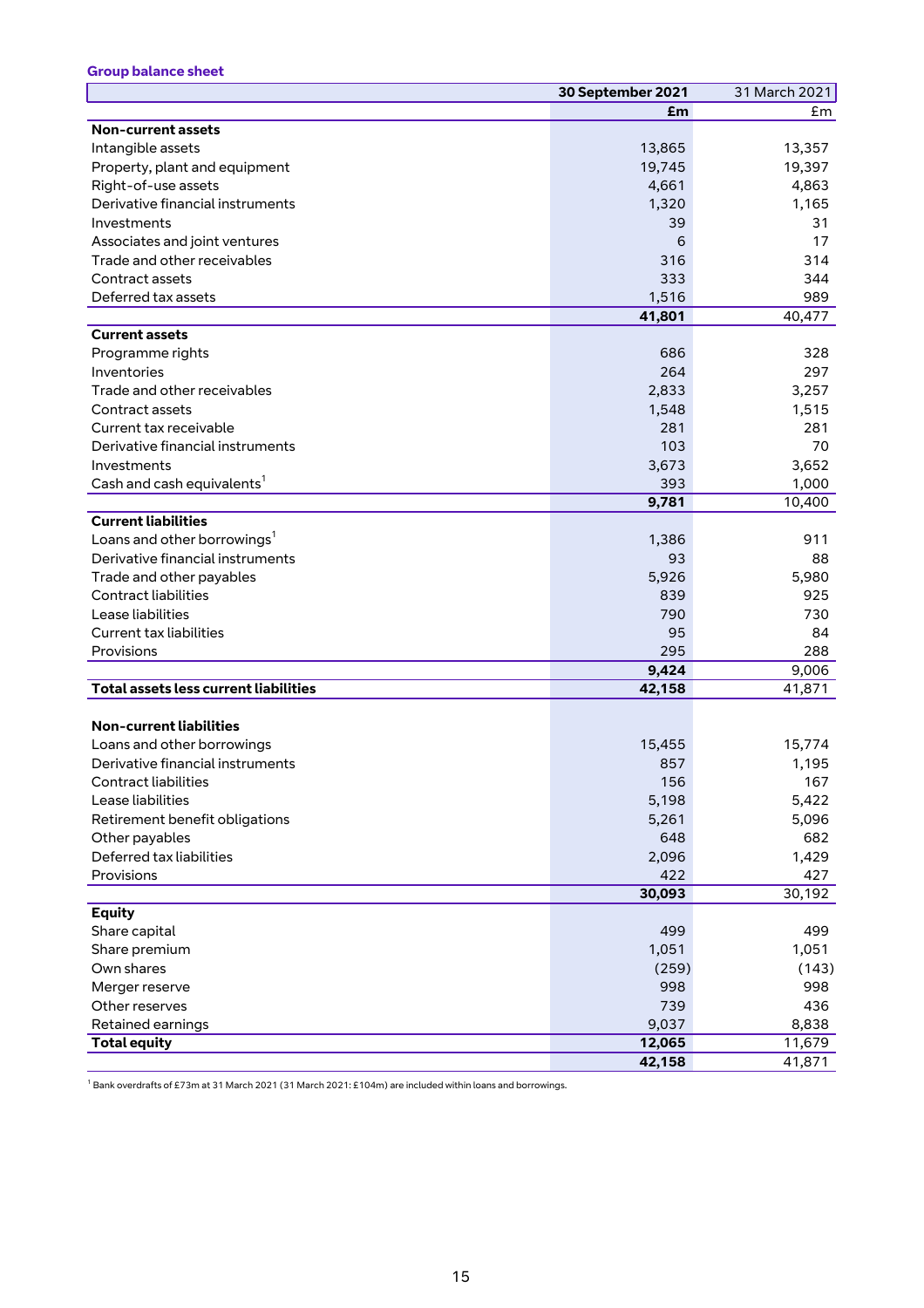# **Group statement of changes in equity**

For the half year to 30 September 2021

|                                                                  | <b>Share</b><br><b>Capital</b> | <b>Share</b><br><b>Premium</b> | Own<br><b>Shares</b> | <b>Merger</b><br><b>Reserve</b> | Other<br><b>Reserves</b> | <b>Retained</b><br>earnings | <b>Total</b><br><b>Equity</b> |
|------------------------------------------------------------------|--------------------------------|--------------------------------|----------------------|---------------------------------|--------------------------|-----------------------------|-------------------------------|
|                                                                  | £m                             | £m                             | £m                   | £m                              | £m                       | £m                          | £m                            |
| <b>At 1 April 2021</b>                                           | 499                            | 1,051                          | (143)                | 998                             | 436                      | 8,838                       | 11,679                        |
| Profit for the period                                            |                                |                                |                      |                                 |                          | 431                         | 431                           |
| Other comprehensive income<br>(loss) before tax                  |                                |                                |                      |                                 | (84)                     | (700)                       | (784)                         |
| Tax on other comprehensive<br>(loss) income                      |                                |                                |                      |                                 | (78)                     | 475                         | 397                           |
| Transferred to the income<br>statement                           |                                |                                |                      |                                 | 465                      |                             | 465                           |
| Total comprehensive income<br>(loss) for the period              |                                |                                |                      |                                 | 303                      | 206                         | 509                           |
| Dividends to shareholders                                        |                                |                                |                      |                                 |                          |                             |                               |
| Share-based payments                                             |                                |                                |                      |                                 |                          | 49                          | 49                            |
| Tax on share-based payments                                      |                                |                                |                      |                                 |                          |                             |                               |
| Net buyback of own shares                                        |                                |                                | (116)                |                                 |                          | (57)                        | (173)                         |
| Transfer to realised profit                                      |                                |                                |                      |                                 |                          |                             |                               |
| Other movements                                                  |                                |                                |                      |                                 |                          | $\mathbf{1}$                | $\mathbf{1}$                  |
| At 30 September 2021                                             | 499                            | 1,051                          | (259)                | 998                             | 739                      | 9,037                       | 12,065                        |
| For the half year to 30 September 2020<br><b>At 1 April 2020</b> | 499                            | 1,051                          | (237)                | 2,572                           | 1,119                    | 9,759                       | 14,763                        |
| Profit for the period                                            |                                |                                |                      |                                 |                          | 856                         | 856                           |
| Other comprehensive income<br>(loss) before tax                  |                                |                                |                      |                                 | (39)                     | (4,089)                     | (4, 128)                      |
| Tax on other comprehensive<br>(loss) income                      |                                |                                |                      |                                 | 55                       | 777                         | 832                           |
| Transferred to the income<br>statement                           |                                |                                |                      |                                 | (247)                    |                             | (247)                         |
| Total comprehensive income for<br>the period                     |                                |                                |                      |                                 | (231)                    | (2, 456)                    | (2,687)                       |
| Dividends to shareholders                                        |                                |                                |                      |                                 |                          |                             |                               |
| Share-based payments                                             |                                |                                |                      |                                 |                          | (8)                         | (8)                           |
| Tax on share-based payments                                      |                                |                                |                      |                                 |                          |                             |                               |
| Net buyback of own shares                                        |                                |                                | 103                  |                                 |                          | (105)                       | (2)                           |
| Transfer to realised profit                                      |                                |                                |                      | (1, 574)                        |                          | 1,574                       |                               |
| Other movements                                                  |                                |                                |                      |                                 |                          |                             |                               |
| At 30 September 2020                                             | 499                            | 1,051                          | (134)                | 998                             | 888                      | 8,764                       | 12,066                        |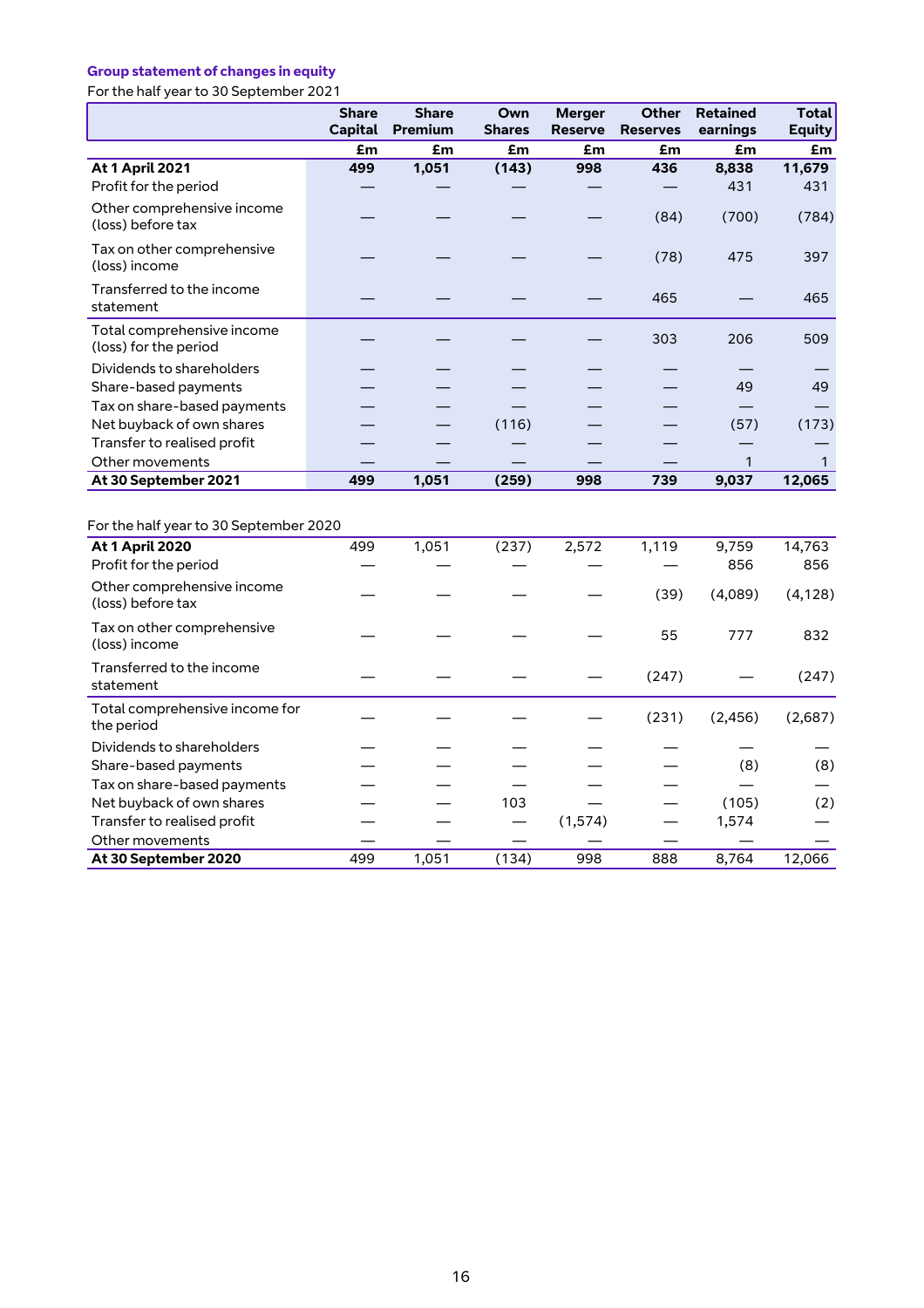#### **Group cash flow statement**

For the half year to 30 September

|                                                                                                                                      | Half year to 30 September |              |  |  |
|--------------------------------------------------------------------------------------------------------------------------------------|---------------------------|--------------|--|--|
|                                                                                                                                      | 2021                      | 2020         |  |  |
|                                                                                                                                      | £m                        | £m           |  |  |
| <b>Cash flow from operating activities</b>                                                                                           |                           |              |  |  |
| Profit before taxation                                                                                                               | 1,009                     | 1,062        |  |  |
| Share of post tax (profit) loss of associates and joint ventures                                                                     |                           | (1)          |  |  |
| Net finance expense                                                                                                                  | 429                       | 393          |  |  |
| <b>Operating profit</b>                                                                                                              | 1,438                     | 1,454        |  |  |
| Other non-cash charges                                                                                                               | 67                        | 25           |  |  |
| Loss (profit) on disposal of businesses                                                                                              | 7                         | (75)         |  |  |
| Profit on disposal of property, plant and equipment and intangible assets                                                            |                           |              |  |  |
| Depreciation and amortisation                                                                                                        | 2,169                     | 2,152        |  |  |
| Decrease (increase) in inventories                                                                                                   | 33                        | 65           |  |  |
| (Increase) decrease in programme rights                                                                                              | (4)                       | (85)         |  |  |
| (Increase) decrease in trade and other receivables                                                                                   | (158)                     | (108)        |  |  |
| (Increase) decrease in contract assets                                                                                               | (30)                      | (13)         |  |  |
| (Decrease) increase in trade and other payables                                                                                      | (406)                     | (267)        |  |  |
| (Decrease) increase in contract liabilities                                                                                          | (99)                      | (21)         |  |  |
| (Decrease) increase in other liabilities <sup>1</sup>                                                                                | (586)                     | (370)        |  |  |
| (Decrease) increase in provisions                                                                                                    | (17)                      | 33           |  |  |
| <b>Cash generated from operations</b>                                                                                                | 2,414                     | 2,790        |  |  |
| Income taxes paid                                                                                                                    | (20)                      | (77)         |  |  |
| Net cash inflow from operating activities                                                                                            | 2,394                     | 2,713        |  |  |
| <b>Cash flow from investing activities</b><br>Interest received                                                                      |                           |              |  |  |
|                                                                                                                                      |                           | 6            |  |  |
| Dividends received from associates and joint ventures                                                                                | 1                         | 4            |  |  |
| Acquisition of non-controlling interest in subsidiaries <sup>2</sup>                                                                 | (96)                      |              |  |  |
| Proceeds on disposal of subsidiaries, associates and joint ventures<br>Proceeds on disposal of current financial assets <sup>3</sup> | 32                        | 166<br>5,973 |  |  |
| Purchases of current financial assets <sup>3</sup>                                                                                   | 4,478<br>(4, 494)         | (6, 532)     |  |  |
| Net (purchase) disposal of non-current asset investments <sup>4</sup>                                                                |                           |              |  |  |
| Proceeds on disposal of property, plant and equipment and intangible assets                                                          | (1)                       | 1            |  |  |
| Purchases of property, plant and equipment and intangible assets                                                                     | (2,051)                   | (2,086)      |  |  |
| Net cash outflow from investing activities                                                                                           | (2, 131)                  | (2,468)      |  |  |
| <b>Cash flow from financing activities</b>                                                                                           |                           |              |  |  |
| Equity dividends paid                                                                                                                | (1)                       | (2)          |  |  |
| Interest paid                                                                                                                        | (396)                     | (409)        |  |  |
| Repayment of borrowings <sup>5</sup>                                                                                                 | (1)                       |              |  |  |
| Proceeds from bank loans and bonds                                                                                                   |                           |              |  |  |
| Payment of lease liabilities                                                                                                         | (319)                     | (363)        |  |  |
| Cash flows from derivatives related to net debt                                                                                      | 26                        | (147)        |  |  |
| Proceeds from issue of own shares                                                                                                    | 1                         | 1            |  |  |
| Repurchase of ordinary share capital                                                                                                 | (152)                     | (3)          |  |  |
| Net cash outflow from financing activities                                                                                           | (842)                     | (923)        |  |  |
| Net decrease in cash and cash equivalents                                                                                            | (579)                     | (678)        |  |  |
| Opening cash and cash equivalents <sup>6</sup>                                                                                       | 896                       | 1,409        |  |  |
| Net decrease in cash and cash equivalents                                                                                            | (579)                     | (678)        |  |  |
| Effect of exchange rate changes                                                                                                      | 3                         | (3)          |  |  |
| Closing cash and cash equivalents <sup>6</sup>                                                                                       | 320                       | 728          |  |  |

<sup>1</sup> Includes pension deficit payments of £600m for the half year to 30 September 2021 (H1 FY21: £425m).<br><sup>2</sup> Relates to the acquisition of the remaining 30% of the share capital of BT OnePhone Limited. As part of the accoun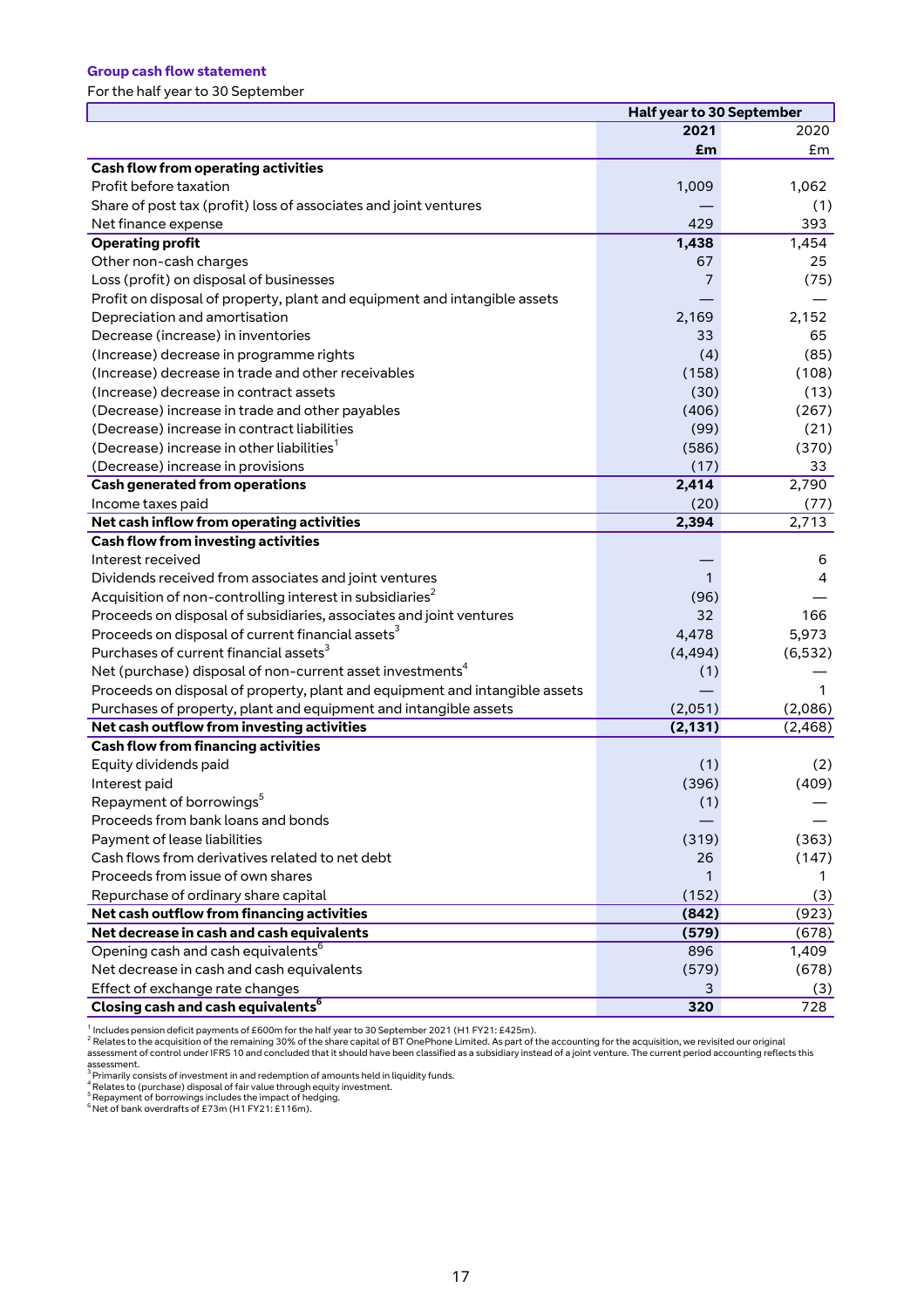# **Notes to the condensed consolidated financial statements**

#### **1. Basis of preparation and accounting policies**

These condensed consolidated financial statements (the "financial statements") comprise the financial results of BT Group plc for the half years to 30 September 2021 and 2020 together with the balance sheet at 31 March 2021. The financial statements for the half year to 30 September 2021 have been reviewed by the auditors and their review opinion is on page 26. The financial statements have been prepared in accordance with the Disclosure Guidance and Transparency Rules sourcebook (DTR) of the Financial Conduct Authority and with UK-adopted IAS 34 'Interim Financial Reporting'. The financial statements should be read in conjunction with the Annual Report 2021 which was prepared in accordance with UK-adopted International Financial Reporting Standards (IFRS).

The directors are satisfied that the Group has adequate resources to continue in operation for a period of at least twelve months from the date of this report. Consequently, the directors consider it appropriate to adopt the going concern basis of accounting in preparing the condensed consolidated financial statements for the half year to 30 September 2021. When reaching this conclusion, the directors took into account:

- The Group's overall financial position (including trading during the year and ability to repay term debt as it matures without recourse to refinancing);
- Exposure to principal risks (including severe but plausible downsides); and
- The ongoing impact of Covid-19 (which has affected trading but has not had a significant impact on the Group's ability to generate cash).

At 30 September 2021, the Group had cash and cash equivalents of £0.4bn and current asset investments of £3.7bn. The Group also had access to committed borrowing facilities of £2.1bn. These facilities were undrawn at period-end and are not subject to renewal until March 2026.

Other than income taxes which are accrued using the tax rate that is expected to be applicable for the full financial year, the financial statements have been prepared in accordance with the accounting policies as set out in the financial statements for the year to 31 March 2021 and have been prepared under the historical cost convention as modified by the revaluation of financial assets and liabilities (including derivative financial instruments) at fair value.

The information for the year ended 31 March 2021 does not constitute statutory accounts as defined in section 434 of the Companies Act 2006. A copy of the statutory accounts for that year has been delivered to the Registrar of Companies. The auditors reported on those accounts: their report was unqualified, did not draw attention to any matters by way of emphasis and did not contain a statement under section 498(2) or (3) of the Companies Act 2006.

#### **New and amended accounting standards effective during the year**

No new or amended accounting standards that became effective during the year have had a significant impact on the Group.

**New and amended accounting standards that have been issued but are not yet effective**

The assessment of the impact of the amendment to IAS 37 as issued by the IASB in May 2020 is in progress. We do not expect any other standards or interpretations that have been issued but are not yet effective to have a significant impact on the Group.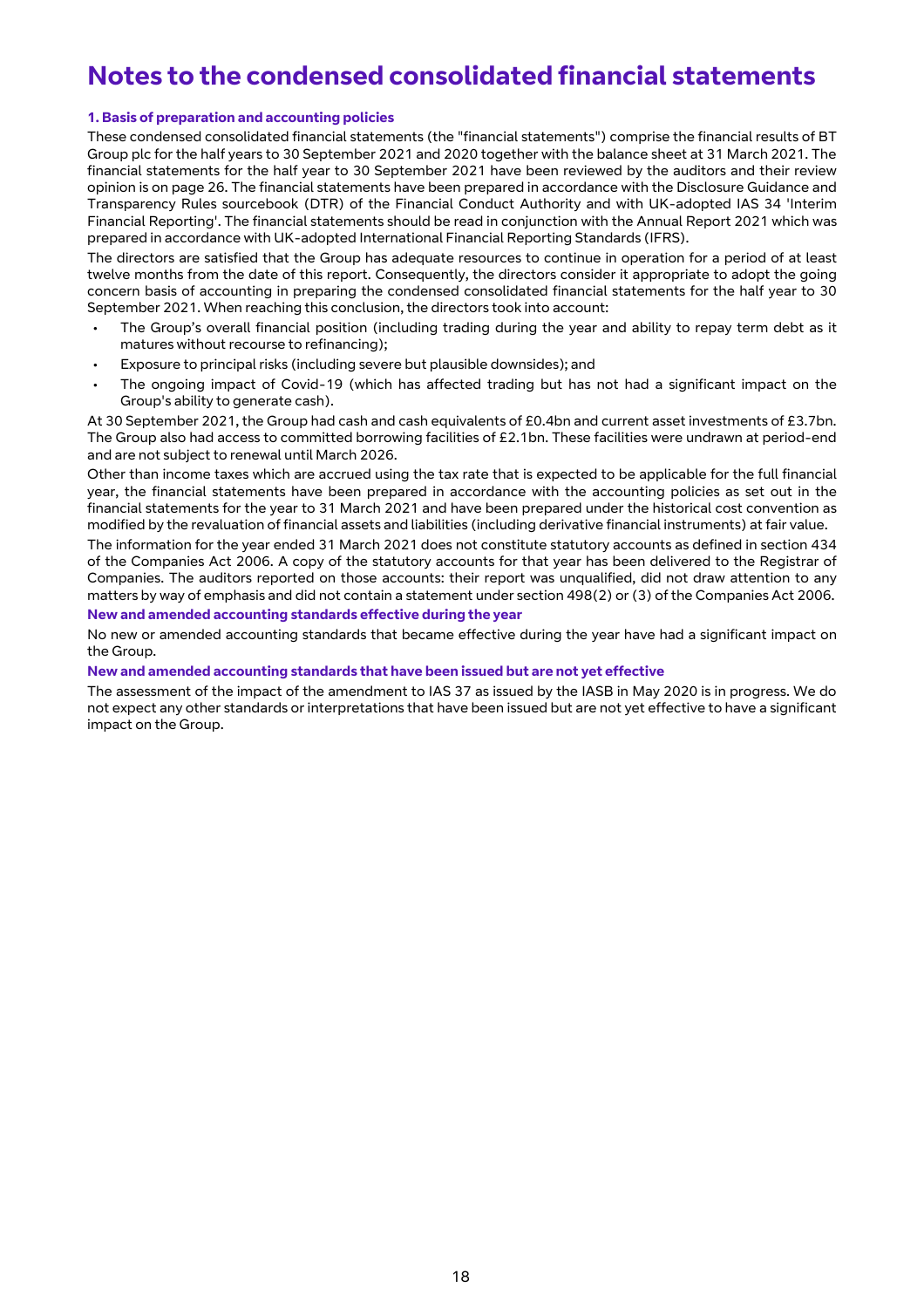# **2. Operating results – by customer facing unit**

|                                | <b>External</b> | <b>Internal</b> | Group         | <b>Adjusted</b><br>EBITDA <sup>1</sup> | <b>Operating</b> |
|--------------------------------|-----------------|-----------------|---------------|----------------------------------------|------------------|
| Half year to 30 September 2021 | revenue<br>£m   | revenue<br>£m   | revenue<br>£m | £m                                     | profit<br>£m     |
|                                |                 |                 |               |                                        |                  |
| Consumer                       | 4,816           | 41              | 4,857         | 1,077                                  | 376              |
| Enterprise                     | 2,519           | 53              | 2,572         | 852                                    | 496              |
| Global                         | 1,654           |                 | 1,654         | 207                                    | 22               |
| Openreach                      | 1,305           | 1,402           | 2,707         | 1,561                                  | 669              |
| Other                          | 14              |                 | 14            | 51                                     | 16               |
| Intra-group items              |                 | (1, 496)        | (1, 496)      |                                        |                  |
| Total adjusted <sup>2</sup>    | 10,308          |                 | 10,308        | 3,748                                  | 1,579            |
| Specific items (note 5)        |                 |                 | (3)           |                                        | (141)            |
| Total                          |                 |                 | 10,305        |                                        | 1,438            |
|                                |                 |                 |               |                                        |                  |
| Half year to 30 September 2020 |                 |                 |               |                                        |                  |
| Consumer                       | 4,824           | 49              | 4,873         | 1,075                                  | 440              |
| Enterprise                     | 2,649           | 61              | 2,710         | 833                                    | 466              |
| Global                         | 1,916           |                 | 1,916         | 289                                    | 94               |
| Openreach                      | 1,206           | 1,379           | 2,585         | 1,453                                  | 621              |
| Other                          | 12              |                 | 12            | 71                                     | (52)             |
| Intra-group items              |                 | (1,489)         | (1,489)       |                                        |                  |
| Total adjusted <sup>2</sup>    | 10,607          |                 | 10,607        | 3,721                                  | 1,569            |
| Specific items (note 5)        |                 |                 | (17)          |                                        | (115)            |
| <b>Total</b>                   |                 |                 | 10,590        |                                        |                  |

<sup>1</sup> For the reconciliation of adjusted EBITDA, see Additional Information on page 27.<br><sup>2</sup> See Glossary on page 3.

## **3. Operating results - by type of revenue**

| Consumer | <b>Enterprise</b> |       | Openreach | <b>Other</b> | Total  |
|----------|-------------------|-------|-----------|--------------|--------|
| £m       | £m                | £m    | £m        | £m           | £m     |
|          | 880               | 860   |           |              | 1,740  |
| 1,990    | 823               | 135   | 1,270     |              | 4,218  |
| 1,647    | 633               | 37    |           | 1            | 2,318  |
| 1,179    | 183               | 622   | 35        | 13           | 2,032  |
| 4,816    | 2,519             | 1,654 | 1,305     | 14           | 10,308 |
|          |                   |       |           |              | (3)    |
|          |                   |       |           |              | 10,305 |
|          |                   |       |           |              |        |
|          |                   |       |           |              |        |
|          | 1,029             | 1,040 |           |              | 2,069  |
| 2,075    | 900               | 173   | 1,187     |              | 4,335  |
| 1,790    | 577               | 43    |           |              | 2,410  |
| 959      | 143               | 660   | 19        | 12           | 1,793  |
| 4,824    | 2,649             | 1,916 | 1,206     | 12           | 10,607 |
|          |                   |       |           |              | (17)   |
|          |                   |       |           |              | 10,590 |
|          |                   |       |           | Global       |        |

<sup>1</sup> See Glossary on page 3.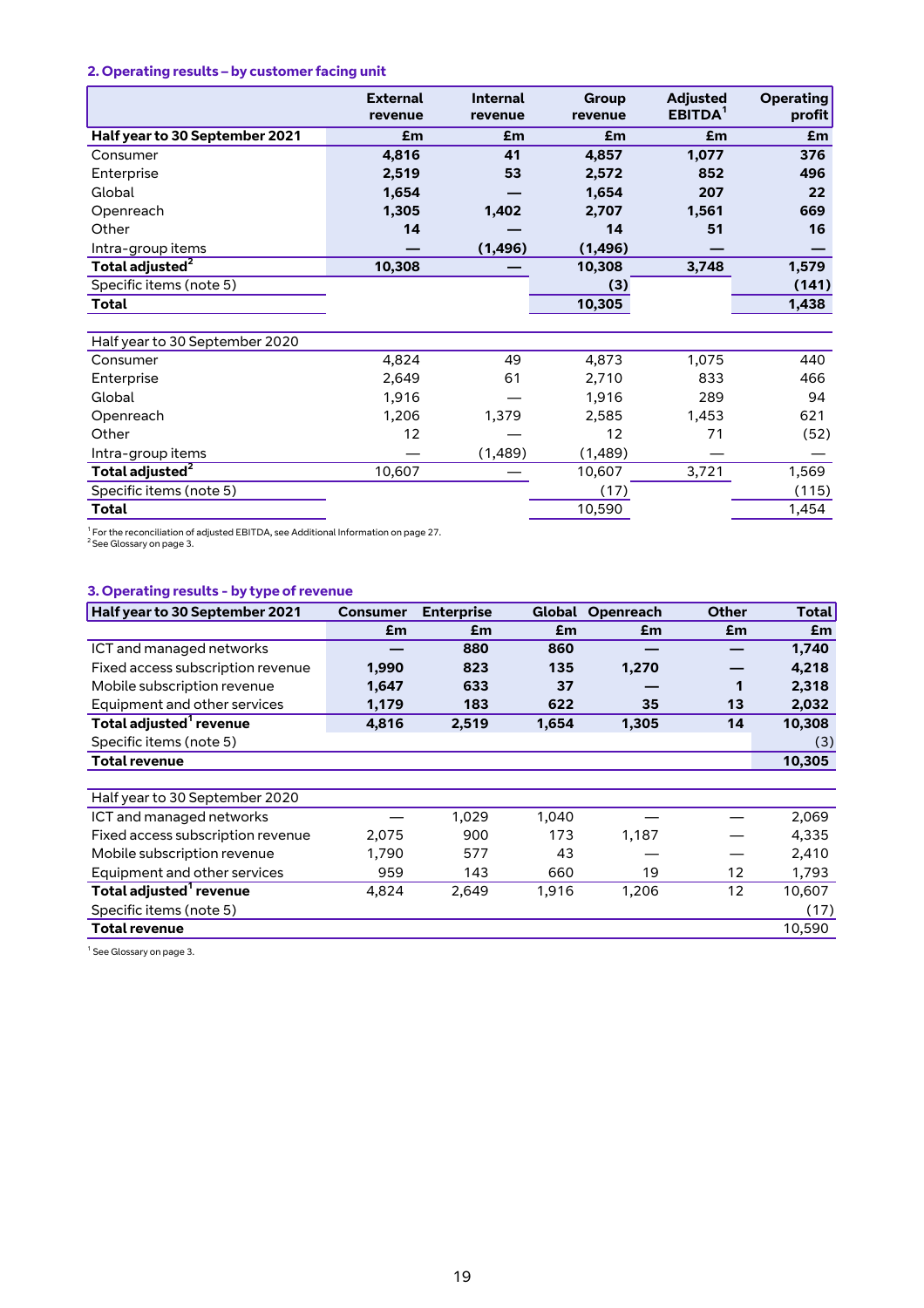#### **4. Operating costs**

|                                                                      | Half year to        |       |
|----------------------------------------------------------------------|---------------------|-------|
|                                                                      | <b>30 September</b> |       |
|                                                                      | 2021                | 2020  |
|                                                                      | £m                  | £m    |
| Direct labour costs                                                  | 2,459               | 2,568 |
| Indirect labour costs                                                | 515                 | 509   |
| Leaver costs                                                         |                     | 5     |
| <b>Total labour costs</b>                                            | 2,981               | 3,082 |
| Capitalised labour                                                   | (831)               | (797) |
| Net labour costs                                                     | 2,150               | 2,285 |
| Product costs and sales commissions                                  | 1,853               | 1,977 |
| Payments to telecommunications operators                             | 654                 | 793   |
| Property and energy costs                                            | 513                 | 505   |
| Network operating and IT costs                                       | 450                 | 453   |
| Programme rights charges                                             | 452                 | 335   |
| Other operating costs                                                | 488                 | 538   |
| Operating costs before depreciation, amortisation and specific items | 6,560               | 6,886 |
| Depreciation and amortisation                                        | 2,169               | 2,152 |
| Total operating costs before specific items                          | 8,729               | 9,038 |
| Specific items (note 5)                                              | 138                 | 98    |
| <b>Total operating costs</b>                                         | 8,867               | 9,136 |

#### **5. Specific items**

Our income statement and segmental analysis separately identify trading results on an adjusted basis, being before specific items. The directors believe that presentation of the Group's results in this way is relevant to an understanding of the Group's financial performance as specific items are those that in management's judgement need to be disclosed by virtue of their size, nature or incidence.

This presentation is consistent with the way that financial performance is measured by management and reported to the Board and the Executive Committee and assists in providing an additional analysis of our reporting trading results. Specific items may not be comparable to similarly titled measures used by other companies.

In determining whether an event or transaction is specific, management considers quantitative as well as qualitative factors such as frequency or predictability of occurrence. Examples of charges or credits meeting the above definition and which have been presented as specific items in the current and/or prior years include acquisitions/ disposals of businesses and investments, retrospective regulatory matters, historical insurance or litigation claims, business restructuring programmes, asset impairment charges, property rationalisation programmes, net interest on pensions and the settlement of out of period tax matters. In the event that items meet the criteria, which are applied consistently from year to year, they are treated as specific items.

|                                                   |                     | Half year to |  |  |
|---------------------------------------------------|---------------------|--------------|--|--|
|                                                   | <b>30 September</b> |              |  |  |
|                                                   | 2021                | 2020         |  |  |
|                                                   | £m                  | £m           |  |  |
| <b>Specific revenue</b>                           |                     |              |  |  |
| Retrospective regulatory matters                  | 3                   | 17           |  |  |
| <b>Specific revenue</b>                           | 3                   | 17           |  |  |
| <b>Specific operating costs</b>                   |                     |              |  |  |
| Restructuring charges                             | 135                 | 155          |  |  |
| Divestment-related items                          | 5                   | (66)         |  |  |
| Property rationalisation costs                    |                     | 8            |  |  |
| Retrospective regulatory matters                  |                     |              |  |  |
| Covid-19                                          | (2)                 |              |  |  |
| <b>Specific operating costs</b>                   | 138                 | 98           |  |  |
| <b>Specific operating loss</b>                    | 141                 | 115          |  |  |
| Interest expense on retirement benefit obligation | 47                  | 9            |  |  |
| Net specific items charge before tax              | 188                 | 124          |  |  |
| Tax charge (credit) on specific items             | 395                 | (30)         |  |  |
| Net specific items charge after tax               | 583                 | 94           |  |  |

#### *Retrospective regulatory matters*

We recognised a charge of £3m (H1 FY21: £18m) in relation to regulatory matters. The charge is recognised in revenue in the current year due to the nature of the regulatory items.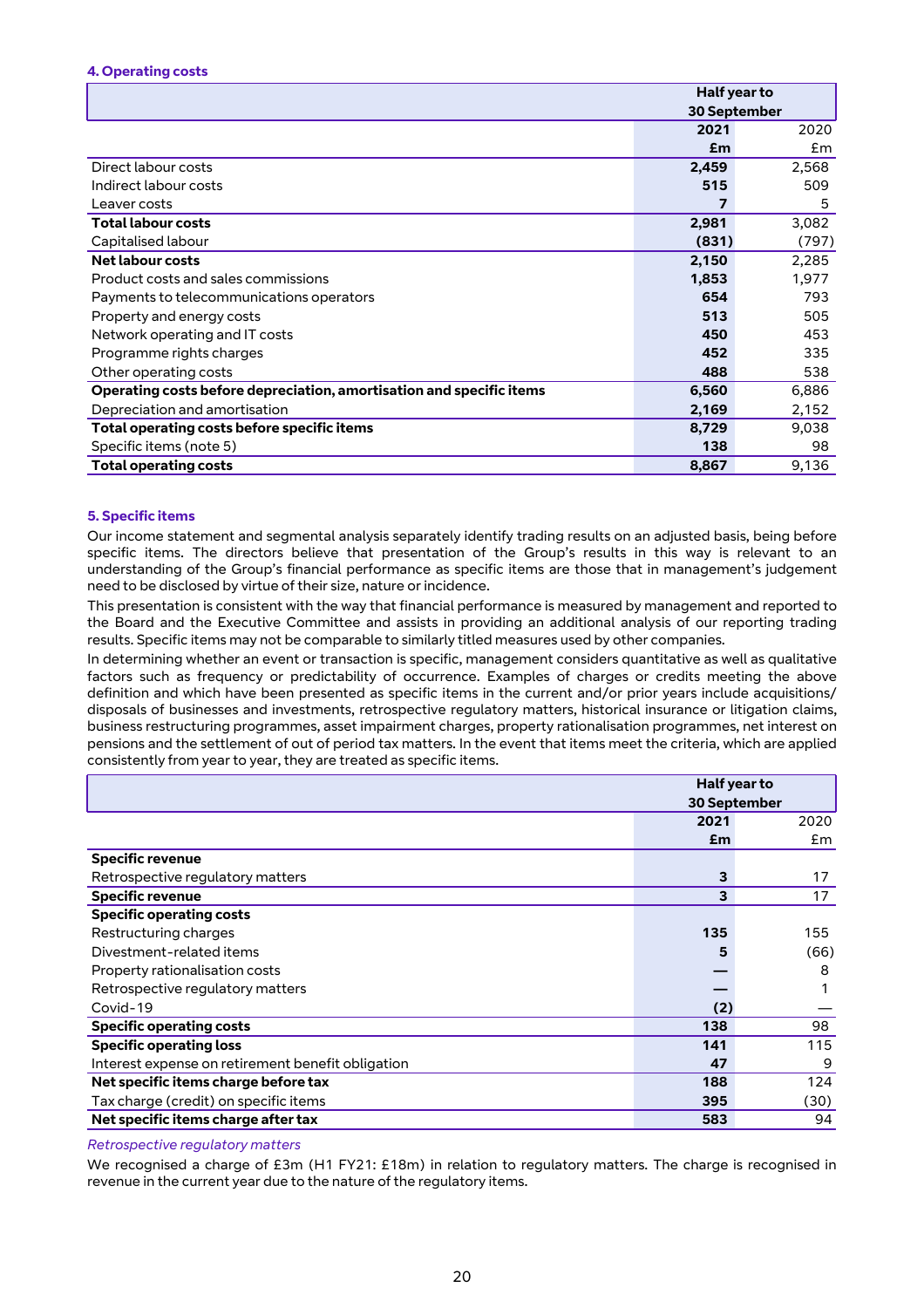#### *Restructuring charges*

We incurred charges of £135m (H1 FY21: £155m), primarily relating to leaver and consultancy costs. These costs reflect projects within our Group-wide modernisation programme, which will deliver annualised gross benefits of £1bn by March 2023 and £2bn by FY24, with further savings in FY25, at an expected cost of £1.3bn. £571m costs have been incurred to date.

#### *Divestment-related items*

We recognised a charge of £5m (H1 FY21: credit of £66m). This primarily relates to the £8m loss on disposal of our business in Italy and true-up charges on previous transactions. In H1 FY21, we recognised a net credit of £66m in relation to the £81m gain on disposal of our Spanish operations, offset by £6m impairment charges in respect of the disposal of selected operations and infrastructure in 16 countries in Latin America and £9m of divestment-related costs.

#### *Property rationalisation costs*

In H1 FY21, we recognised costs of £8m relating to rationalisation of our property portfolio under our Better Workplace programme. In FY22, property rationalisation costs have been classified as restructuring charges where they fall under the previously announced transformation programme.

#### *Covid-19*

In FY20, we recognised one-off charges of £95m relating to the impact of Covid-19 on various balance sheet items. At 31 March 2021, we retained £55m of these provisions. In H1 FY22, we utilised £10m and released £2m of this provision. At 30 September 2021, we retain a provision of £43m.

*Interest expense on retirement benefit obligation*

We incurred charges of £47m (H1 FY21: £9m) of interest costs in relation to our defined benefit pension obligations. *Tax on specific items*

A net tax charge of £395m (H1 FY21: credit of £30m) was recognised in relation to specific items. As at 30 September 2021, we have remeasured our deferred tax balances following the enactment of the new UK corporation tax rate of 25% from April 2023. The corresponding adjustment comprises a one-off tax charge of £439m in the income statement and a non-recurring tax credit of £298m in the statement of comprehensive income. As a result, the effective tax rate on reported profit increased to 57.3% (H1 FY21: 19.4%).

#### **6. Pensions**

|                                                   | 30 September 2021 | 31 March 2021 |
|---------------------------------------------------|-------------------|---------------|
|                                                   | £bn               | £bn           |
| IAS 19 liabilities - BTPS                         | (60.1)            | (57.7)        |
| Assets – BTPS                                     | 55.4              | 53.2          |
| Other schemes                                     | (0.6)             | (0.6)         |
| Total IAS 19 deficit, gross of tax                | (5.3)             | (5.1)         |
| Total IAS 19 deficit, net of tax                  | (4.3)             | (4.2)         |
|                                                   | 2.00%             | 2.05%         |
| Discount rate (nominal)                           |                   |               |
| Discount rate (real) $1$                          | $(1.40)\%$        | $(1.11)\%$    |
| Future inflation – average increase in RPI (p.a.) | 3.45%             | 3.20%         |
| Future inflation – average increase in CPI (p.a.) | 3.04%             | 2.75%         |

<sup>1</sup> The real rate is calculated relative to RPI inflation.

The gross IAS 19 deficit has increased from £5.1bn at 31 March 2021 to £5.3bn at 30 September 2021. Net of deferred tax, the deficit has increased from £4.2bn at 31 March 2021 to £4.3bn at 30 September 2021.

The increase in the gross deficit of £0.2bn since 31 March 2021 mainly reflects a 29bps fall in the real discount rate, partially offset by positive asset returns and deficit contributions over the period.

#### **7. Financial instruments and risk management**

#### *Fair value of financial assets and liabilities measured at amortised cost*

At 30 September 2021, the fair value of listed bonds was £18,661m (31 March 2021: £18,554m) and the carrying value was £16,150m (31 March 2021: £15,993m).

The fair value of the following financial assets and liabilities approximate to their carrying amount:

- Cash and cash equivalents
- Lease liabilities
- Trade and other receivables
- Trade and other payables
- **Provisions**
- Investments held at amortised cost
- Other short term borrowings
- Contract assets
- Contract liabilities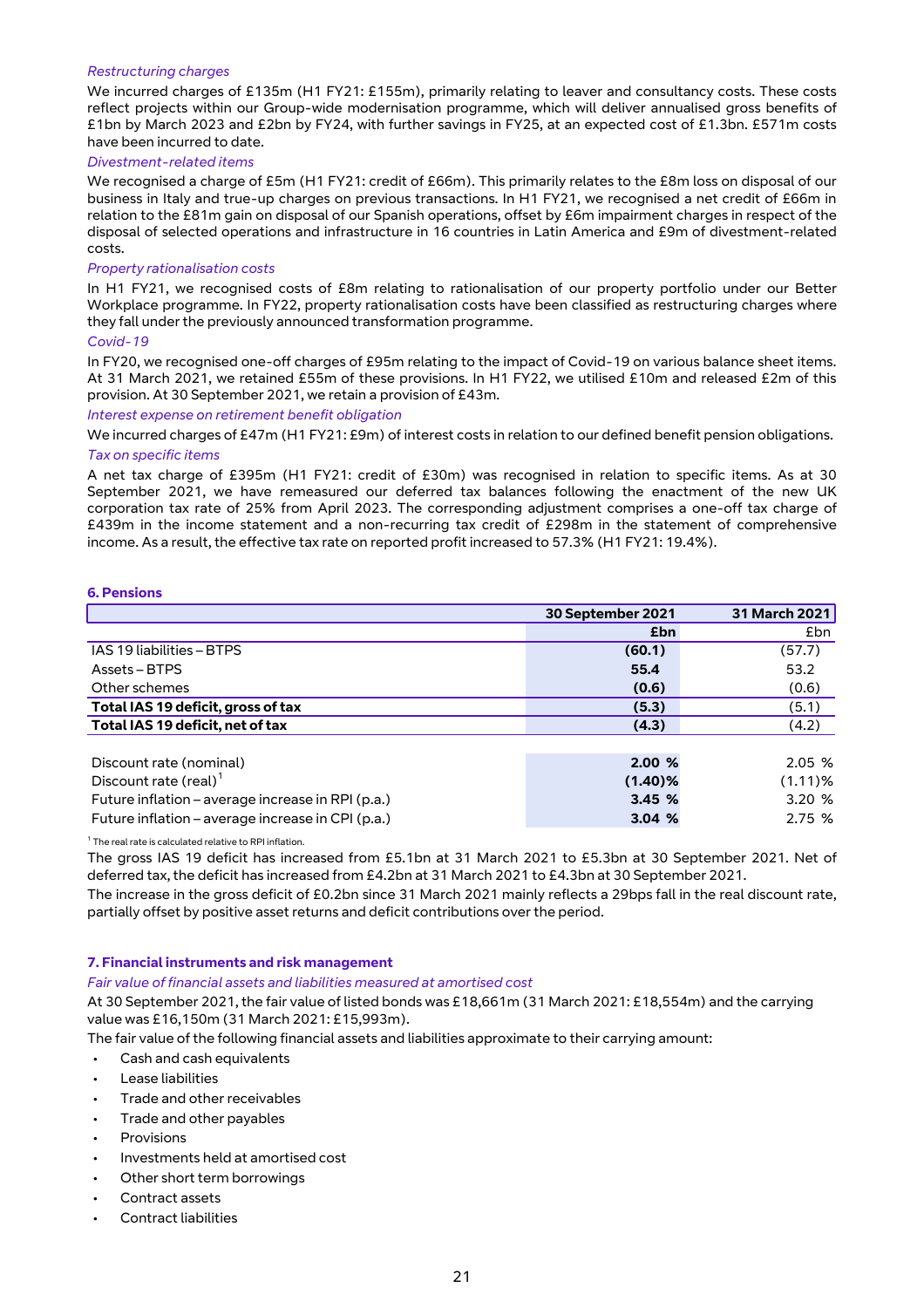The Group's activities expose it to a variety of financial risks: market risk (including interest rate risk and foreign exchange risk); credit risk; and liquidity risk. There have been no changes to the risk management policies which cover these risks since 31 March 2021.

The current trade and other payables balance of £5,926m includes £163m (30 September 2020: £106m) of trade payables that have been factored by suppliers in a supply chain financing programme. These programmes are used with a limited number of suppliers with short payment terms to extend them to a more typical payment term.

#### *Fair value estimation*

Fair values of financial instruments are analysed by three levels of valuation methodology which are:

- 1. Level 1 uses quoted prices in active markets for identical assets or liabilities
- 2. Level 2 uses inputs for the asset or liability other than quoted prices, that are observable either directly or indirectly
- 3. Level 3 uses inputs for the asset or liability that are not based on observable market data, such as internal models or other valuation methods.

Level 2 balances are the fair values of the Group's outstanding derivative financial assets and liabilities which were estimated using discounted cash flow models and market rates of interest and foreign exchange at the balance sheet date.

Level 3 balances consist of investments classified as fair value through other comprehensive income which represent investments in a number of private companies. In the absence of specific market data, these investments are held at cost, adjusted as necessary for impairments, which approximates to fair value.

|                                               | Level 1 | Level 2 | Level <sub>3</sub> | Total held at<br>fair value |
|-----------------------------------------------|---------|---------|--------------------|-----------------------------|
| 30 September 2021                             | £m      | £m      | £m                 | £m                          |
| <b>Investments</b>                            |         |         |                    |                             |
| Fair value through other comprehensive income |         |         | 27                 | 27                          |
| Fair value through profit and loss            | 12      |         |                    | 12                          |
| <b>Derivative assets</b>                      |         |         |                    |                             |
| Designated in a hedge                         |         | 1,198   |                    | 1,198                       |
| Fair value through profit and loss            |         | 225     |                    | 225                         |
| <b>Total assets</b>                           | 12      | 1,423   | 27                 | 1,462                       |
| <b>Derivative liabilities</b>                 |         |         |                    |                             |
| Designated in a hedge                         |         | 760     |                    | 760                         |
| Fair value through profit and loss            |         | 190     |                    | 190                         |
| <b>Total liabilities</b>                      |         | 950     |                    | 950                         |

|                                               | Level 1 | Level <sub>2</sub> | Level 3 | <b>Total held at</b><br>fair value |
|-----------------------------------------------|---------|--------------------|---------|------------------------------------|
| <b>31 March 2021</b>                          | £m      | £m                 | £m      | £m                                 |
| <b>Investments</b>                            |         |                    |         |                                    |
| Fair value through other comprehensive income |         |                    | 20      | 20                                 |
| Fair value through profit and loss            | 11      |                    |         | 11                                 |
| Derivative assets                             |         |                    |         |                                    |
| Designated in a hedge                         |         | 1,006              |         | 1,006                              |
| Fair value through profit and loss            |         | 229                |         | 229                                |
| <b>Total assets</b>                           | 11      | 1,235              | 20      | 1,266                              |
| <b>Derivative liabilities</b>                 |         |                    |         |                                    |
| Designated in a hedge                         |         | 1,081              |         | 1,081                              |
| Fair value through profit and loss            |         | 202                |         | 202                                |
| <b>Total liabilities</b>                      |         | 1,283              |         | 1.283                              |

No gains or losses have been recognised in the income statement in respect of Level 3 assets held at 30 September 2021. There were no changes to the valuation methods or transfers between levels 1, 2 and 3 during the half year.

#### *Interest rate benchmark reform*

The replacement of Interbank Offered Rates (IBORs) with Alternative Reference Rates (ARAs) will begin from December 2021. Where floating interest bearing receivables and payables exist (currently based on IBORs) the Group will apply suitable replacement benchmark rates and account for the instruments in accordance with the amendments to IFRS 9 Financial Instruments published in 2019 (Phase 1) and 2020 (Phase 2). The adoption of these amendments and the transition to ARAs are expected to have an immaterial financial impact. The implications on the trading results of our segments of IBOR reform have also been assessed and the expected impact is immaterial. The Group is preparing to move to the new benchmark rates in accordance with timelines as per regulatory guidelines.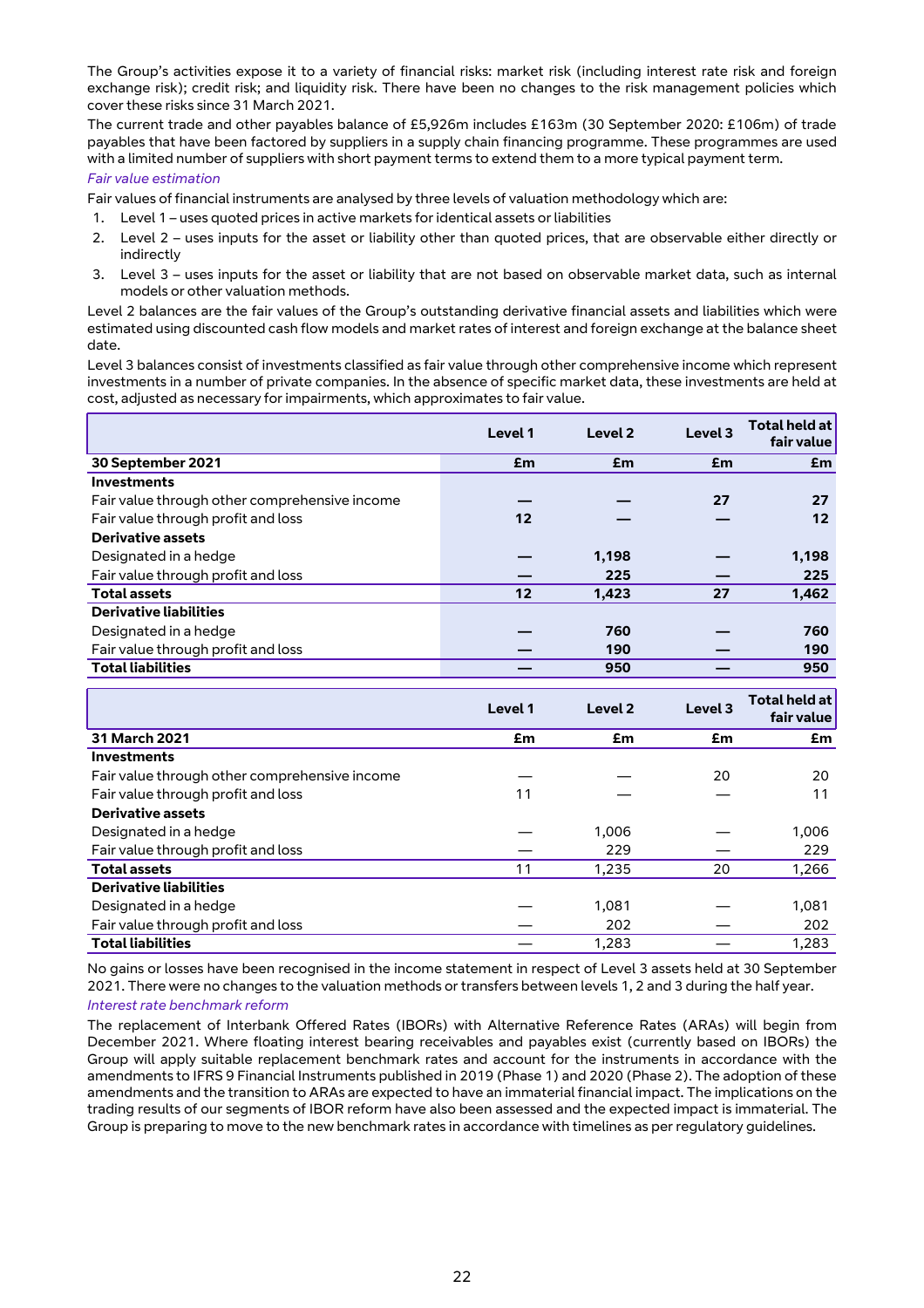#### **8. Share capital**

In the half year to 30 September 2021, 11m shares (FY21: 8m) at a total cost of £22m (FY21: £16m), calculated at a weighted average cost per share, were transferred from own shares (comprising Treasury shares and shares held under the BT Group Employee Share Ownership Trust) to satisfy obligations under all-employee and executive share plans. We received cash proceeds of £1m (FY21: £1m).

In addition, 18m shares (FY21: 35m) at a total cost of £35m (FY21: £90m), calculated at a weighted average cost per share, were transferred from own shares under the yourshare grant for employees.

Own shares of £173m (FY21: £3m) were purchased during the year.

#### **9. Financial commitments**

Capital expenditure for property, plant and equipment and software contracted for at the balance sheet date but not yet incurred was £1,315m (31 March 2021: £1,370m). Programme rights commitments, mainly relating to football broadcast rights for which the licence period has not yet started, were £1,363m (31 March 2021: £1,691m).

#### **10. Dividends**

In line with the Group's dividend policy, the Board has approved an interim dividend of 2.31p (FY21: no interim dividend), which will be paid on 7 February 2022. The ex-dividend date is 30 December 2021.

#### **11. Contingent liabilities**

#### **Legal proceedings**

The Group is involved in various proceedings, including actual or threatened litigation, and government or regulatory investigations. However, save as disclosed below, the Group does not currently believe that there are any legal proceedings, or government or regulatory investigations that may have a material adverse impact on the operations or financial condition of the Group. In respect of each of the claims below, the nature and progression of such proceedings and investigations make it difficult to make a reliable estimate of the potential outflow of funds that might be required to settle the claims where there is a more than remote possibility of there being an outflow. There are many reasons why we cannot make these assessments with certainty, including, among others, that they are in early stages, no damages or remedies have been specified, and/or the often slow pace of litigation.

#### *Class action claim*

In January, law firm Mishcon de Reya applied to the Competition Appeal Tribunal to bring a proposed class action claim for damages they estimated at £608m (inclusive of compound interest) or £589m (inclusive of simple interest) on behalf of our landline-only customers alleging anti-competitive behaviour through excessive pricing by BT to customers with certain residential landline services. Ofcom considered this topic more than three years ago. At that time, Ofcom's final statement made no finding of excessive pricing or breach of competition law more generally. The claim seeks to hold against us the fact that we implemented a voluntary commitment to reduce prices for customers that have a BT landline only and not to increase those prices beyond inflation (CPI). At the reporting date we are not aware of any evidence to indicate that a present obligation exists such that any amount should be provided for.

In September 2021 the Competition Appeal Tribunal certified the claim to proceed to a substantive trial on an opt out basis (class members are automatically included in the claim unless they choose to opt out). We are seeking to appeal that decision. The substantive trial will not conclude during FY22. BT intends to defend itself vigorously.

#### *Italian business*

Milan Public Prosecutor prosecutions: In February 2019 the Milan Public Prosecutor served BT Italia S.P.A. (BT Italia) with a notice (which named BT Italia, as well as various individuals) to record the Prosecutor's view that there is a basis for proceeding with its case against BT Italia for certain potential offences, namely the charge of having adopted, from 2011 to 2016, an inadequate management and control organisation model for the purposes of Articles 5 and 25 of Legislative Decree 231/2001. BT Italia disputes this and maintains in a defence brief filed in April 2019 that: (a) BT Italia did not gain any interest or benefit from the conduct in question; and (b) in any event, it had a sufficient organisational, management and audit model that was circumvented/overridden by individuals acting in their own self-interest. However, following a series of committal hearings in Autumn 2020, on 10 November 2020, the Italian court agreed (as is the normal process unless there are limitation or other fundamental issues with the claim) that BT Italia, and all but one of the individuals, should be committed to a full trial. The trial commenced on 26 January 2021 and is expected to last at least two years. On 23 April 2021, the Italian court allowed some parties to be joined to the criminal proceedings as civil parties ('parte civile') – a procedural feature of the Italian criminal law system. These claims are directed at certain individual defendants (which include former BT/ BT Italia employees). Those parties have now applied to join BT Italia as a respondent to their civil claims ('responsabile civile') on the basis that it is vicariously responsible for the individuals' wrongdoing. If successful, the quantum of those claims is not anticipated to be material.

#### *Phones 4U*

Since 2015 the administrators of Phones 4U Limited have made allegations that EE and other mobile network operators colluded to procure Phones 4U's insolvency. Legal proceedings for an unquantified amount were issued in December 2018 by the administrators and in April 2019 we submitted our defence to this claim. The parties are now working through the procedural steps in the litigation. We continue to dispute these allegations vigorously.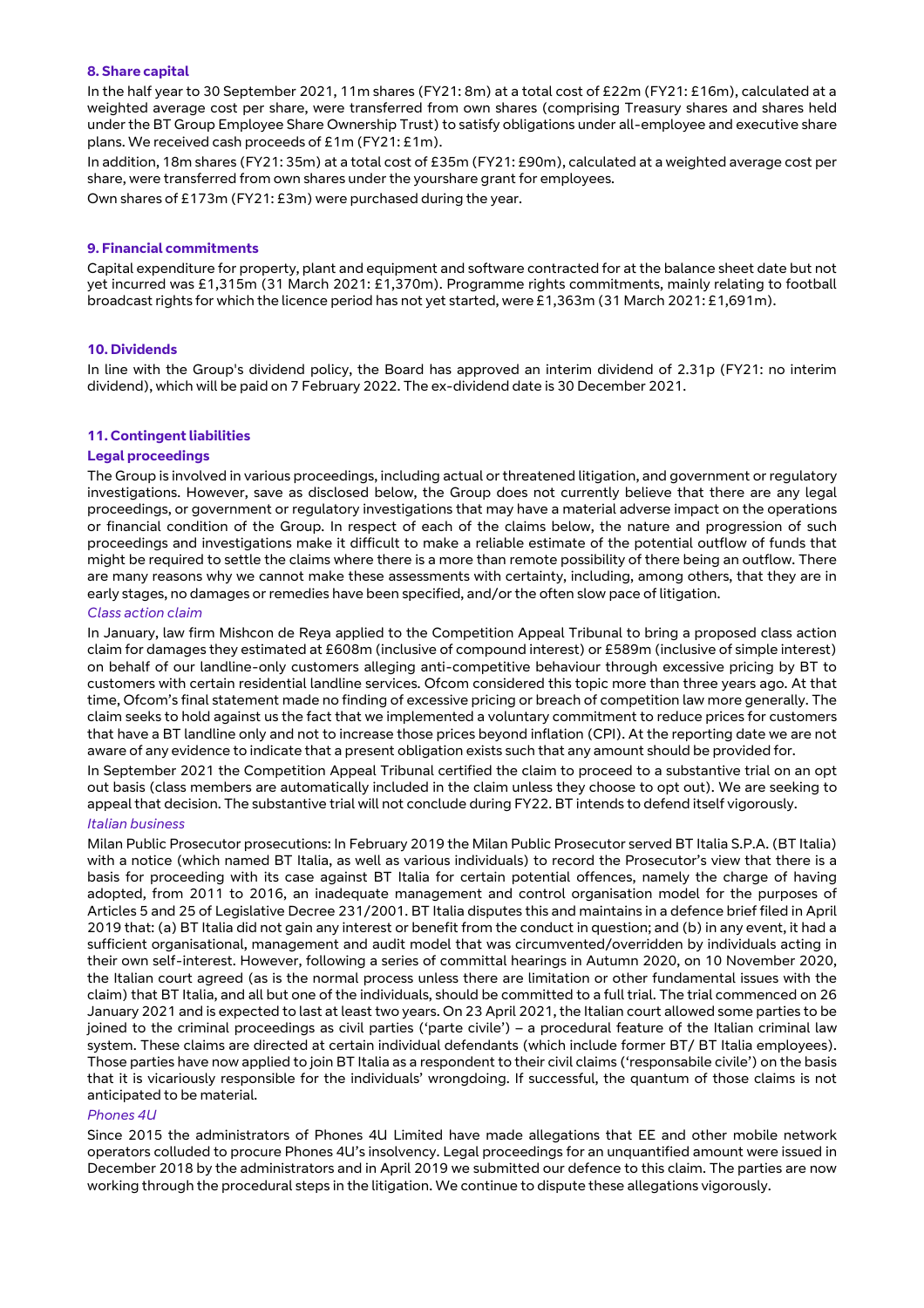#### **Regulatory matters**

In the ordinary course of business, we are periodically notified of regulatory and compliance matters and investigations. We provide for anticipated costs where an outflow of resources is considered probable and a reasonable estimate can be made of the likely outcome. Provisions reflect management's estimates of regulatory and compliance risks across a range of issues, including price and service issues.

The precise outcome of each matter depends on whether it becomes an active issue, and the extent to which negotiation or regulatory and compliance decisions will result in financial settlement. The ultimate liability may vary from the amounts provided and will be dependent upon the eventual outcome of any settlement.

#### **12. Principal risks and uncertainties**

We have processes for identifying, evaluating and managing our risks. Details of our principal risks and uncertainties can be found on pages 57 to 66 of the Annual Report 2021 and are summarised below. These have not materially changed since then. They have the potential to have an adverse impact on our profit, assets, liquidity, capital resources and reputation.

#### *Strategic*

Strategy, technology and competition - We could fail to properly respond to an uncertain economic outlook, intensifying competition, rapid technology development, or fail to develop products and services that match changing market dynamics or customer expectations.

Stakeholder management - We might fail to properly manage our stakeholders, which may affect our significant risks, for instance those around buying, using, selling or developing new or emerging technologies responsibly.

#### *Financing*

Financing - We could find ourselves not able to fund our business or pension schemes, or to refinance debt.

Financial control - One or more of our financial controls could fail to prevent fraud (including misappropriation of assets) or inaccurate reporting, resulting in financial losses or causing us to misrepresent our financial position.

#### *Compliance*

Legal compliance - We could fail to comply with legal requirements that apply to our business, including law relating to anti-bribery and corruption, competition, trade sanctions and corporate governance obligations.

Data regulation - We could fail to follow data regulations, or not anticipate and adequately prepare for future ones.

Regulation - We could face an adverse regulatory environment to execute our strategy. Or we could fail to stick to the guidance and regulation set by our telecommunications and financial services regulators (Ofcom and the FCA, respectively).

#### *Operational*

Service interruption - Our customers could face disruption to the services we provide if we failed to fix vulnerabilities in our networks or IT infrastructure, or didn't make them resilient enough.

Cyber security - We might fail to protect ourselves, or our customers, from harm caused by intended or unintended cyber security events.

Transformation delivery - We could fail to effectively implement the changes needed to radically simply our processes and products, and modernise our technology.

People - Our organisational structure, or the diversity, skills, engagement and culture of our workforce, could fall short of what is needed to deliver for customers in the short or longer term.

Health, safety and wellbeing - We could fail in our duty of care to make sure our colleagues are safe, healthy and fulfilled in a culture where they feel they can be and perform their best.

Major contracts - We could fail to sign or retain high-value national or multinational customer contracts because we weren't able to deliver the critical services agreed. Or we might end up entering into contracts with unfavourable commercial or legal terms.

Customer service - We might fail to give our customers the good-value, outstanding service they expect, making it harder for us to build personal and enduring relationships with them.

Supply management - We might fail to select the right suppliers and partners, or there might be failures in how we manage the relationships with the third parties we rely on.

#### **13. Related party transactions**

There have been no material changes to the related party transactions described in the Annual Report 2021. Related party transactions that have taken place in the first six months of the current financial year have not materially affected the financial position or performance of the Group during the period.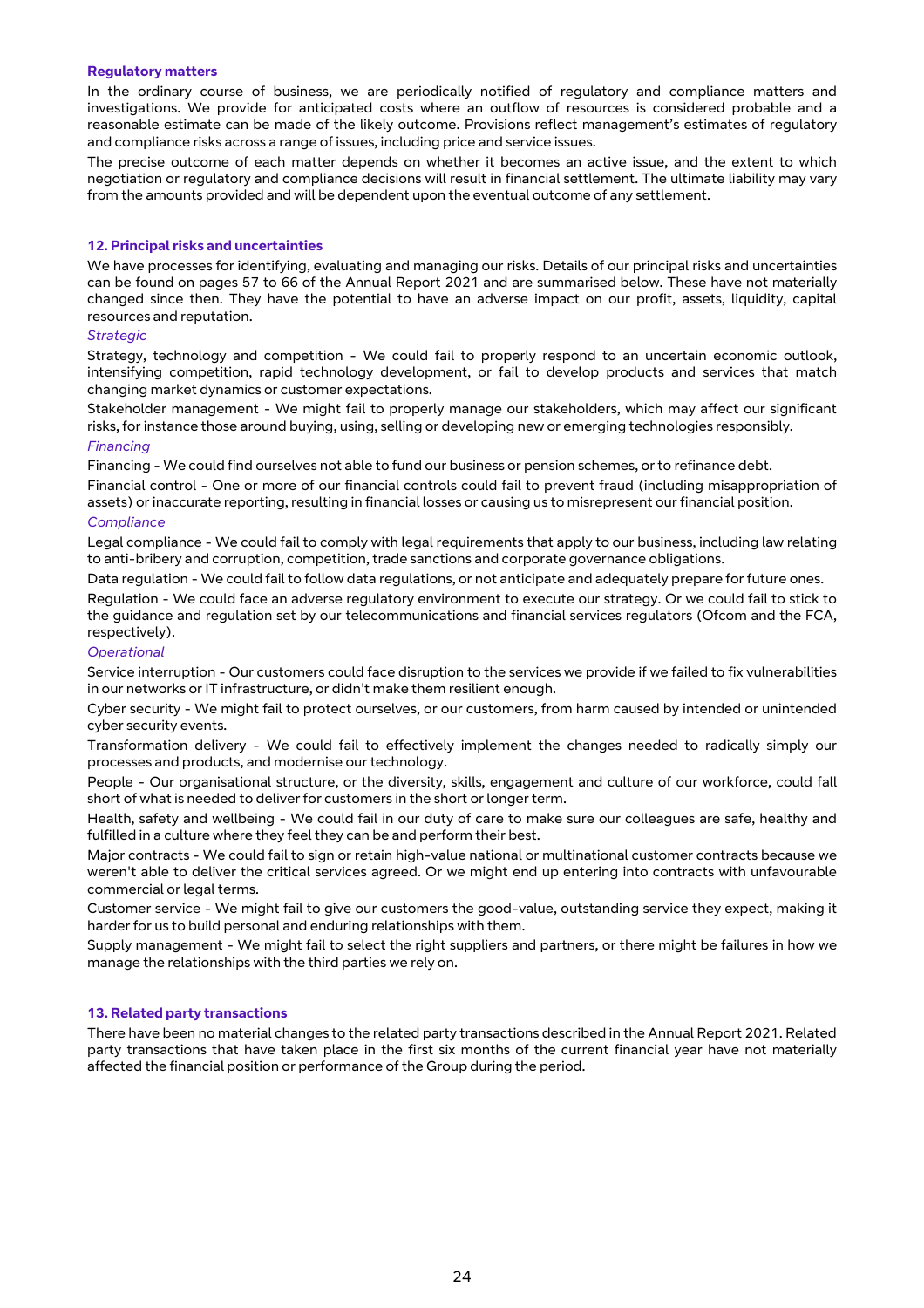#### **RESPONSIBILITY STATEMENT**

We confirm that to the best of our knowledge:

- the condensed set of financial statements has been prepared in accordance with UK-adopted IAS 34 'Interim Financial Reporting';
- the interim management report includes a fair review of the information required by DTR 4.2.7R (the indication of important events and their impact during the first six months and description of principal risks and uncertainties for the remaining six month of the year); and
- the interim management report includes a fair review of the information required by DTR 4.2.8R (disclosure of related parties' transactions and changes therein).

By order of the Board

Philip Jansen Simon Lowth 3 November 2021 3 November 2021

Group Chief Executive Group Chief Financial Officer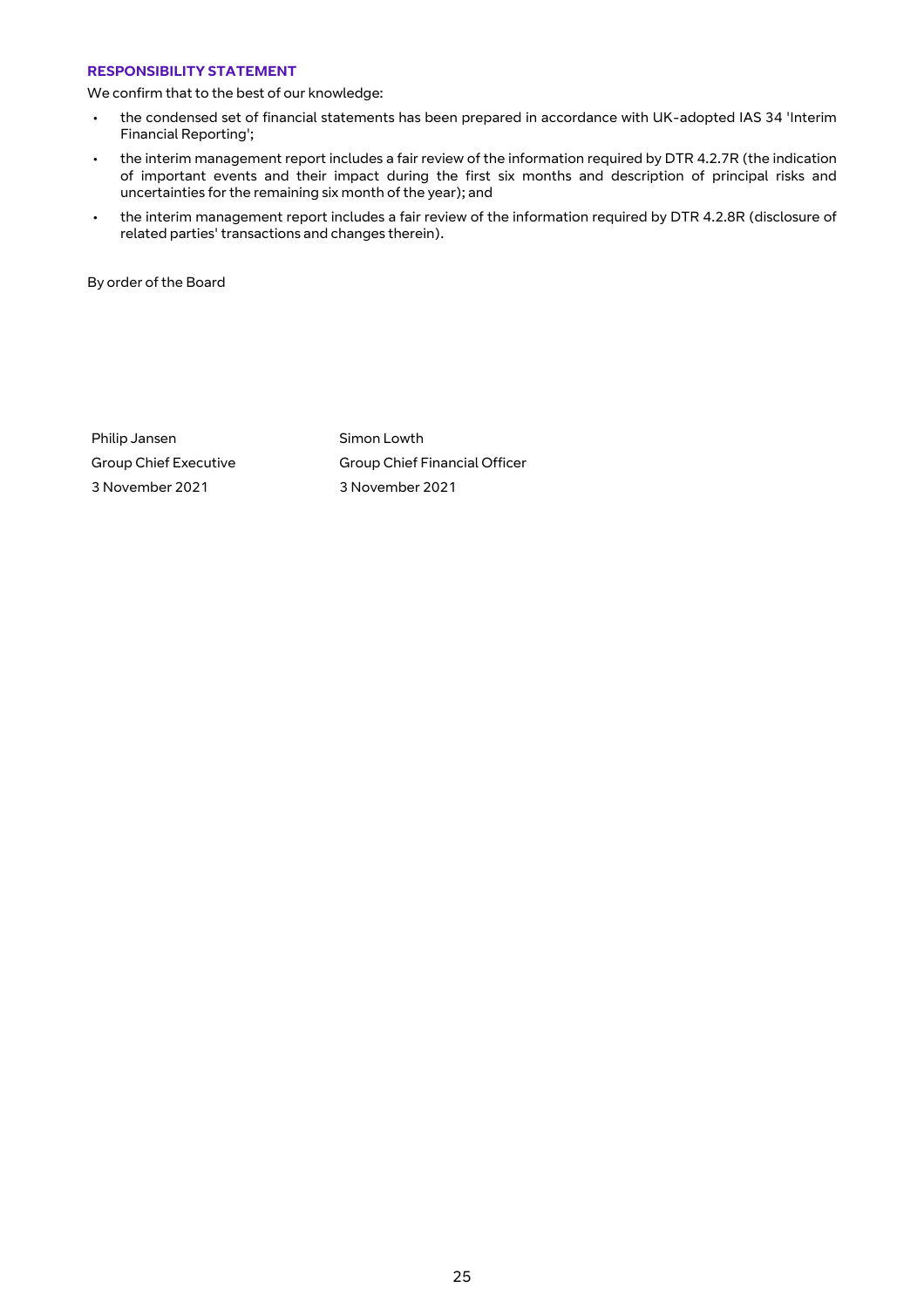#### **INDEPENDENT REVIEW REPORT TO BT GROUP PLC**

#### **Conclusion**

We have been engaged by the company to review the condensed set of financial statements in the half-yearly financial report for the six months ended 30 September 2021 which comprises Consolidated Income Statement, Consolidated Balance Sheet, Consolidated Statement of Changes in Equity, Consolidated Cash Flow Statement, and the related explanatory notes.

Based on our review, nothing has come to our attention that causes us to believe that the condensed set of financial statements in the half-yearly financial report for the six months ended 30 September 2021 is not prepared, in all material respects, in accordance with IAS 34 Interim Financial Reporting as adopted for use in the UK and the Disclosure Guidance and Transparency Rules ("the DTR") of the UK's Financial Conduct Authority ("the UK FCA").

#### **Scope of review**

We conducted our review in accordance with International Standard on Review Engagements (UK and Ireland) 2410 Review of Interim Financial Information Performed by the Independent Auditor of the Entity issued by the Auditing Practices Board for use in the UK. A review of interim financial information consists of making enquiries, primarily of persons responsible for financial and accounting matters, and applying analytical and other review procedures. We read the other information contained in the half-yearly financial report and consider whether it contains any apparent misstatements or material inconsistencies with the information in the condensed set of financial statements.

A review is substantially less in scope than an audit conducted in accordance with International Standards on Auditing (UK) and consequently does not enable us to obtain assurance that we would become aware of all significant matters that might be identified in an audit. Accordingly, we do not express an audit opinion.

#### **Directors' responsibilities**

The half-yearly financial report is the responsibility of, and has been approved by, the directors. The directors are responsible for preparing the half-yearly financial report in accordance with the DTR of the UK FCA.

As disclosed in note 1, the latest annual financial statements of the Group were prepared in accordance with international accounting standards in conformity with the requirements of the Companies Act 2006 and the next annual financial statements will be prepared in accordance with UK-adopted international accounting standards. The directors are responsible for preparing the condensed set of financial statements included in the half-yearly financial report in accordance with IAS 34 as adopted for use in the UK.

#### **Our responsibility**

Our responsibility is to express to the company a conclusion on the condensed set of financial statements in the halfyearly financial report based on our review.

#### **The purpose of our review work and to whom we owe our responsibilities**

This report is made solely to the company in accordance with the terms of our engagement to assist the company in meeting the requirements of the DTR of the UK FCA. Our review has been undertaken so that we might state to the company those matters we are required to state to it in this report and for no other purpose. To the fullest extent permitted by law, we do not accept or assume responsibility to anyone other than the company for our review work, for this report, or for the conclusions we have reached.

John Luke **for an on behalf of KPMG LLP** Chartered Accountants 15 Canada Square, London, E14 5GL 3 November 2021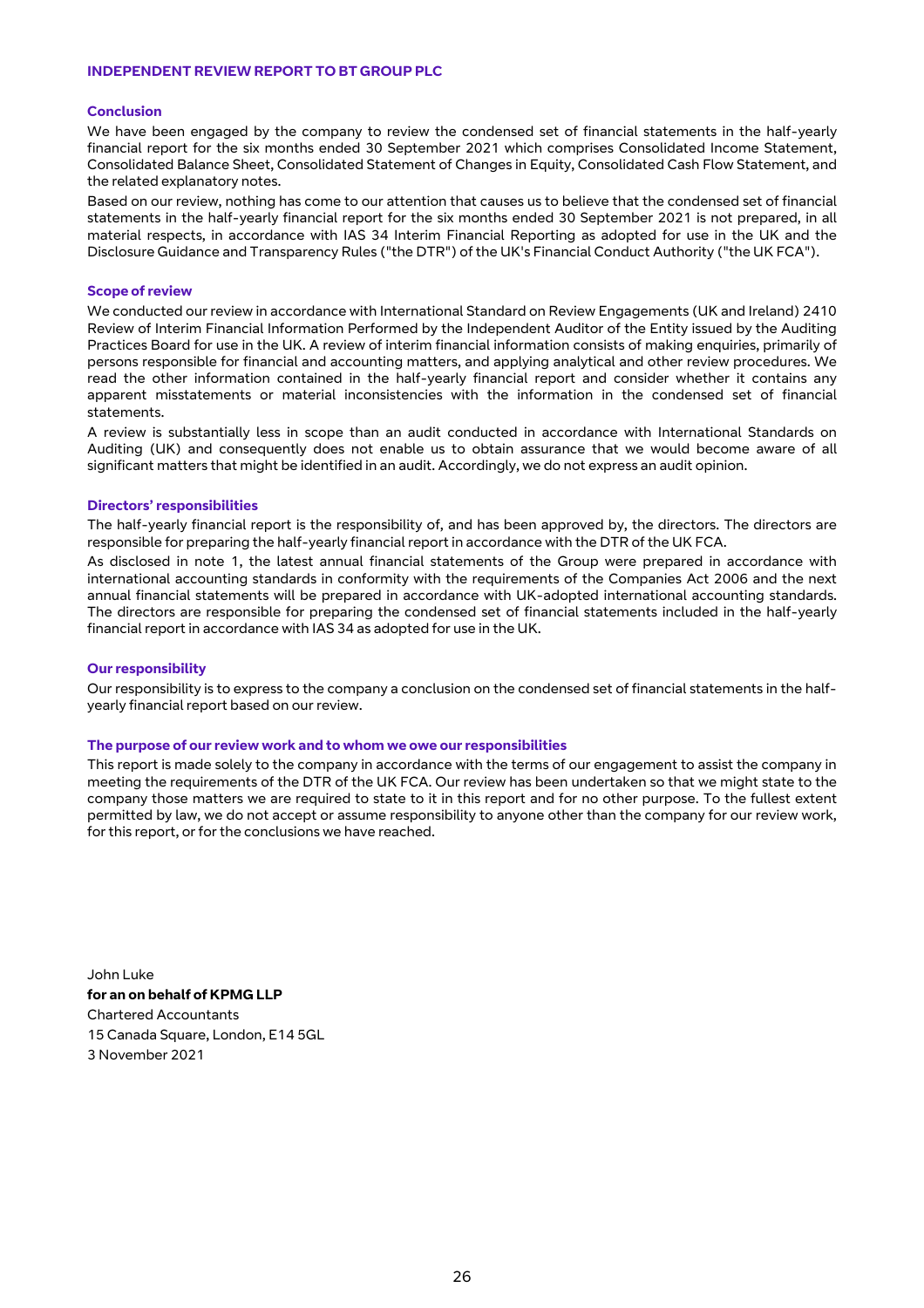# **Additional Information**

#### **Notes**

Our commentary focuses on the trading results on an adjusted basis, which is a non-GAAP measure, being before specific items. The directors believe that presentation of the Group's results in this way is relevant to an understanding of the Group's financial performance as specific items are those that in management's judgement need to be disclosed by virtue of their size, nature or incidence. This is consistent with the way that financial performance is measured by management and reported to the Board and the Executive Committee and assists in providing a meaningful analysis of the trading results of the Group. In determining whether an event or transaction is specific, management considers quantitative as well as qualitative factors such as the frequency or predictability of occurrence. Reported revenue, reported operating profit, reported profit before tax, reported net finance expense and reported EPS are the equivalent unadjusted or statutory measures. Reconciliations of reported to adjusted revenue, operating costs, operating profit, profit before tax and EPS are set out in the Group income statement. Reconciliations of adjusted earnings before interest, tax, depreciation and amortisation, net debt and free cash flow from the nearest measures prepared in accordance with IFRS are provided in this Additional Information.

#### **Reconciliation of earnings before interest, tax, depreciation and amortisation**

Earnings before interest, tax, depreciation and amortisation (EBITDA) is not a measure defined under IFRS, but is a key indicator used by management to assess operational performance. We consider EBITDA and adjusted EBITDA to be useful measures of our operating performance because they approximate the underlying operating cash flow by eliminating depreciation and amortisation. A reconciliation of reported profit for the period to EBITDA and adjusted EBITDA is provided below.

|                                                                     | Half year to        |       |  |
|---------------------------------------------------------------------|---------------------|-------|--|
|                                                                     | <b>30 September</b> |       |  |
|                                                                     | 2021                | 2020  |  |
|                                                                     | £m                  | £m    |  |
| Reported profit for the period                                      | 431                 | 856   |  |
| Tax                                                                 | 578                 | 206   |  |
| Reported profit before tax                                          | 1,009               | 1,062 |  |
| Net interest related finance expense                                | 382                 | 384   |  |
| Depreciation and amortisation                                       | 2,169               | 2,152 |  |
| <b>EBITDA</b>                                                       | 3,560               | 3,598 |  |
| <b>EBITDA</b> specific items                                        | 141                 | 115   |  |
| Net other finance expense                                           | 47                  | 9     |  |
| Share of post tax (profits) losses of associates and joint ventures |                     | (1)   |  |
| Adjusted <sup>1</sup> EBITDA                                        | 3,748               | 3,721 |  |

<sup>1</sup> See Glossary on page 3.

#### **Normalised free cash flow**

Normalised free cash flow is one of the Group's key performance indicators by which our financial performance is measured. It is primarily a liquidity measure. However, we also believe it is an important indicator of our overall operational performance as it reflects the cash we generate from operations after capital expenditure and financing costs, both of which are significant ongoing cash outflows associated with investing in our infrastructure and financing our operations.

Normalised free cash flow is defined as free cash flow (net cash inflow from operating activities after net capital expenditure) after net interest paid and payment of lease liabilities, before pension deficit payments (including their cash tax benefit), payments relating to spectrum, and specific items. For non-tax related items the adjustments are made on a pre-tax basis. It excludes cash flows that are determined at a corporate level independently of ongoing trading operations such as dividends, share buybacks, acquisitions and disposals, and repayment and raising of debt. Normalised free cash flow is not a measure of the funds that are available for distribution to shareholders.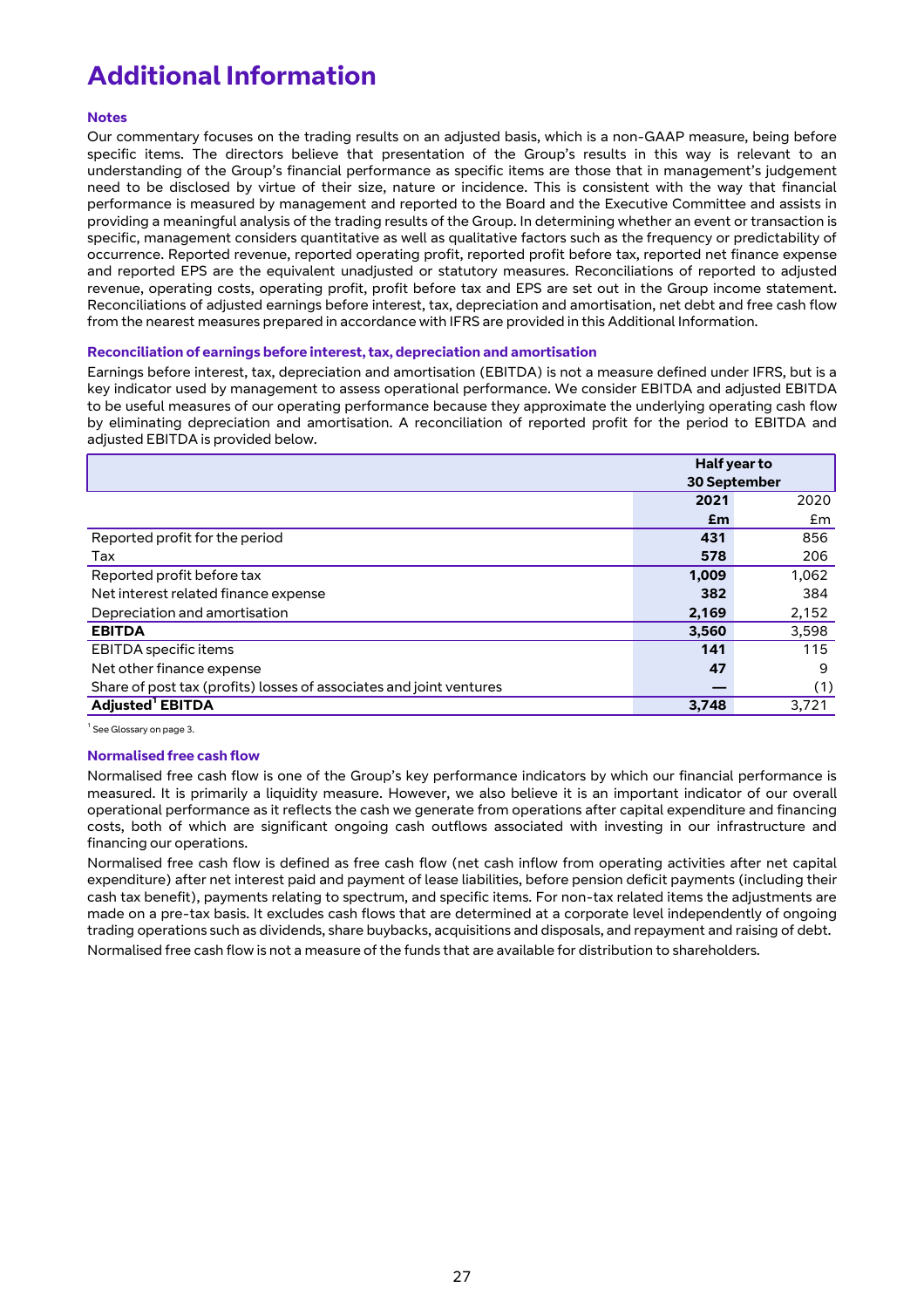A reconciliation from cash inflow from operating activities, the most directly comparable IFRS measure, to free cash flow and normalised free cash flow, is set out below.

|                                                                      | Half year to |         |  |
|----------------------------------------------------------------------|--------------|---------|--|
|                                                                      | 30 September |         |  |
|                                                                      | 2021         | 2020    |  |
|                                                                      | £m           | £m      |  |
| <b>Cash generated from operations</b>                                | 2,414        | 2,790   |  |
| Tax paid                                                             | (20)         | (77)    |  |
| Net cash inflows from operating activities                           | 2,394        | 2,713   |  |
| Net purchase of property, plant and equipment and intangible assets  | (2,051)      | (2,085) |  |
| Free cash flow <sup>1</sup>                                          | 343          | 628     |  |
| Interest received                                                    |              | 6       |  |
| Interest paid                                                        | (396)        | (409)   |  |
| Add back pension deficit payments                                    | 600          | 425     |  |
| Remove cash tax benefit of pension deficit payments                  |              | (90)    |  |
| Dividends from associates                                            |              | 4       |  |
| Add back net cash flow from specific items                           | 359          | 221     |  |
| Add back net sale of non-current asset investments                   | (1)          |         |  |
| Add back refund of prepayment in respect of spectrum licence auction | (227)        |         |  |
| Remove payment of lease liabilities                                  | (319)        | (363)   |  |
| Normalised free cash flow <sup>1</sup>                               | 360          | 422     |  |

<sup>1</sup> See Glossary on page 3.

#### **Net debt and net financial debt**

Net debt is not a measure defined under IFRS but is a key indicator used by management to assess both the Group's cash position and its indebtedness. A reconciliation from loans and other borrowings, lease liabilities, cash and cash equivalents, and current asset investments, the most directly comparable IFRS measures, to net debt, is set out below.

|                                                                                                                        | 30 September<br>2021 | 31 March<br>2021 |
|------------------------------------------------------------------------------------------------------------------------|----------------------|------------------|
|                                                                                                                        | £m                   | £m               |
| Loans and other borrowings                                                                                             | 16,841               | 16,685           |
| Lease liabilities                                                                                                      | 5,988                | 6,152            |
| Cash and cash equivalents                                                                                              | (393)                | (1,000)          |
| Current asset investments                                                                                              | (3,673)              | (3,652)          |
|                                                                                                                        | 18,763               | 18,185           |
| Adjustments:                                                                                                           |                      |                  |
| To re-translate currency denominated balances at swapped rates when hedged <sup>1</sup>                                | (302)                | (142)            |
| To remove fair value adjustments and accrued interest applied to reflect the<br>effective interest method <sup>2</sup> | (220)                | (241)            |
| Net debt $3$                                                                                                           | 18,241               | 17,802           |
| Lease liabilities                                                                                                      | (5,988)              | (6, 152)         |
| Lease liabilities classified as held for sale                                                                          |                      |                  |
| Net financial debt                                                                                                     | 12,253               | 11,650           |

<sup>1</sup> The translation difference between spot rate and hedged rate of loans and borrowings denominated in foreign currency.<br><sup>2</sup> Includes remaining fair value adjustments made on certain loans and other borrowings and accrued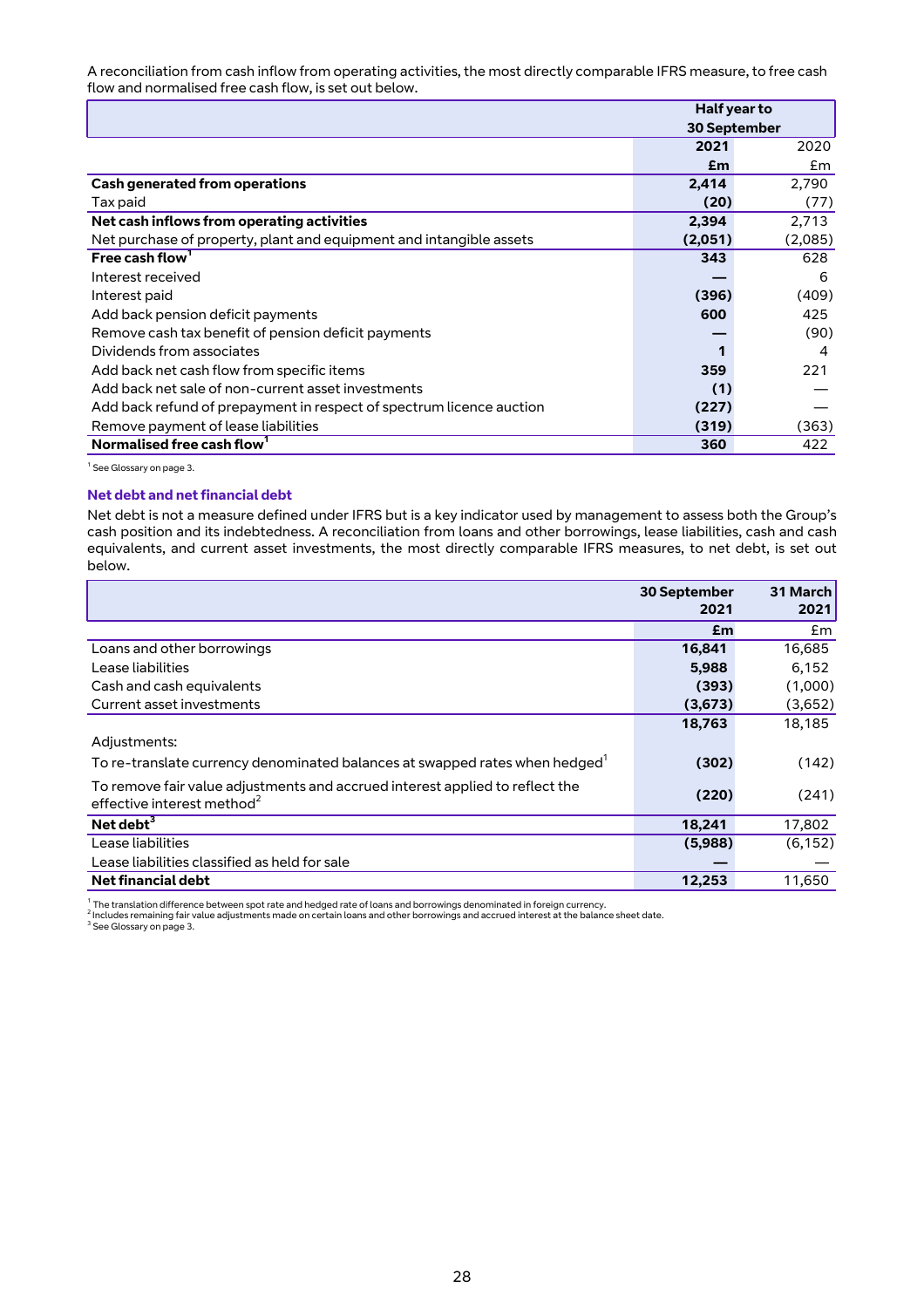#### **Cautionary statement regarding forward-looking statements**

Certain information included in this announcement is forward looking and involves risks, assumptions and uncertainties that could cause actual results to differ materially from those expressed or implied by forward looking statements. Forward looking statements cover all matters which are not historical facts and include, without limitation, projections relating to results of operations and financial conditions and BT's plans and objectives for future operations. Forward looking statements can be identified by the use of forward looking terminology, including terms such as 'believes', 'estimates', 'anticipates', 'expects', 'forecasts', 'intends', 'plans', 'projects', 'goal', 'target', 'aim', 'may', 'will', 'would', 'could' or 'should' or, in each case, their negative or other variations or comparable terminology. Forward looking statements in this announcement are not guarantees of future performance. All forward looking statements in this announcement are based upon information known to BT on the date of this announcement. Accordingly, no assurance can be given that any particular expectation will be met and readers are cautioned not to place undue reliance on forward looking statements, which speak only at their respective dates. Additionally, forward looking statements regarding past trends or activities should not be taken as a representation that such trends or activities will continue in the future. Other than in accordance with its legal or regulatory obligations (including under the UK Listing Rules and the Disclosure Guidance and Transparency Rules of the Financial Conduct Authority), BT undertakes no obligation to publicly update or revise any forward looking statement, whether as a result of new information, future events or otherwise. Nothing in this announcement shall exclude any liability under applicable laws that cannot be excluded in accordance with such laws.